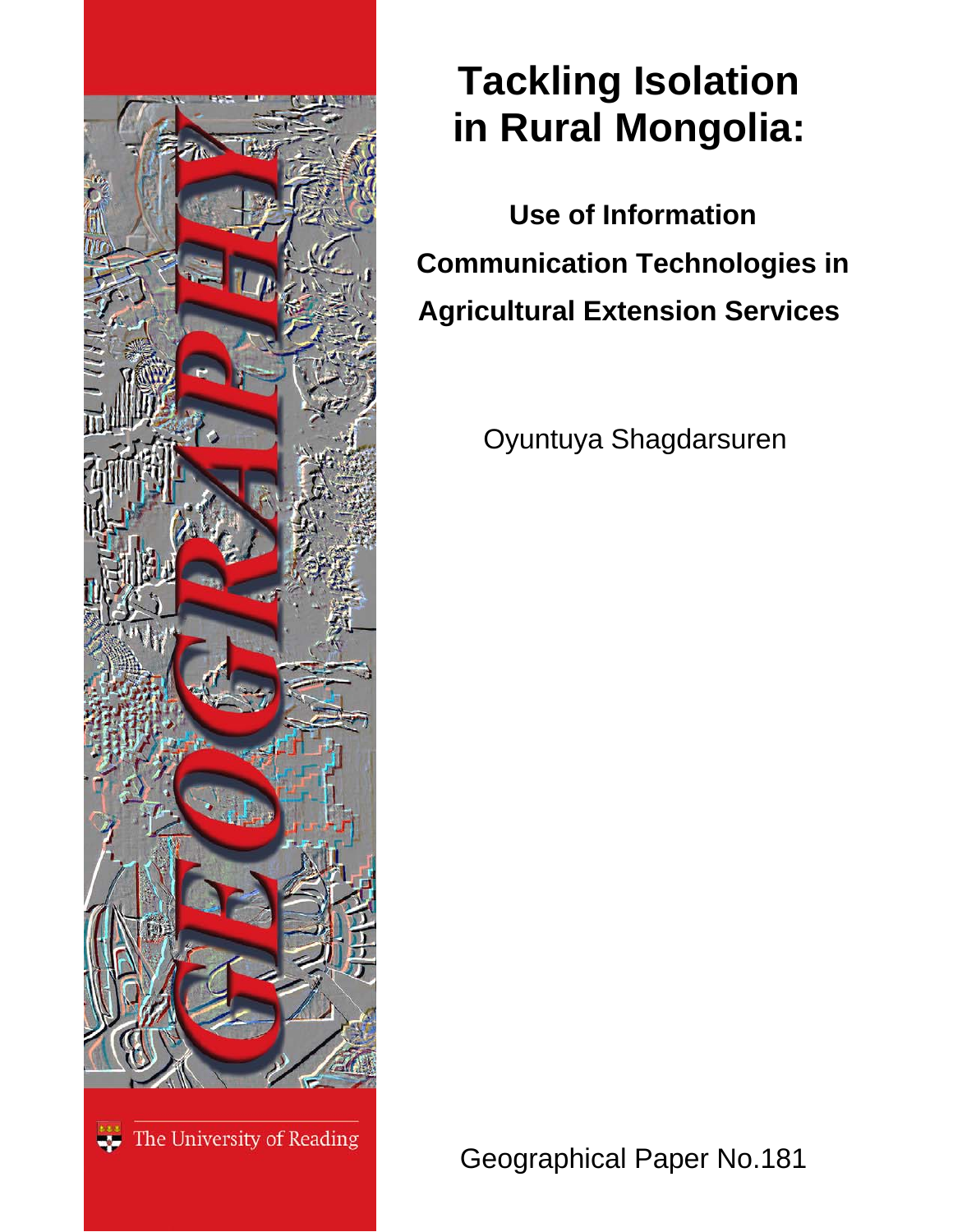## **Tackling Isolation in Rural Mongolia:**

### **Use of Information Communication Technologies in Agricultural Extension Services**

Oyuntuya Shagdarsuren

### **Geographical Paper No.181 February 2007**

The author is an MSc graduate from the International and Rural Development Department, University of Reading

**Series Editor: A. M. Mannion** 

Email: [a.m.mannion@reading.ac.uk](mailto:a.m.mannion@reading.ac.uk)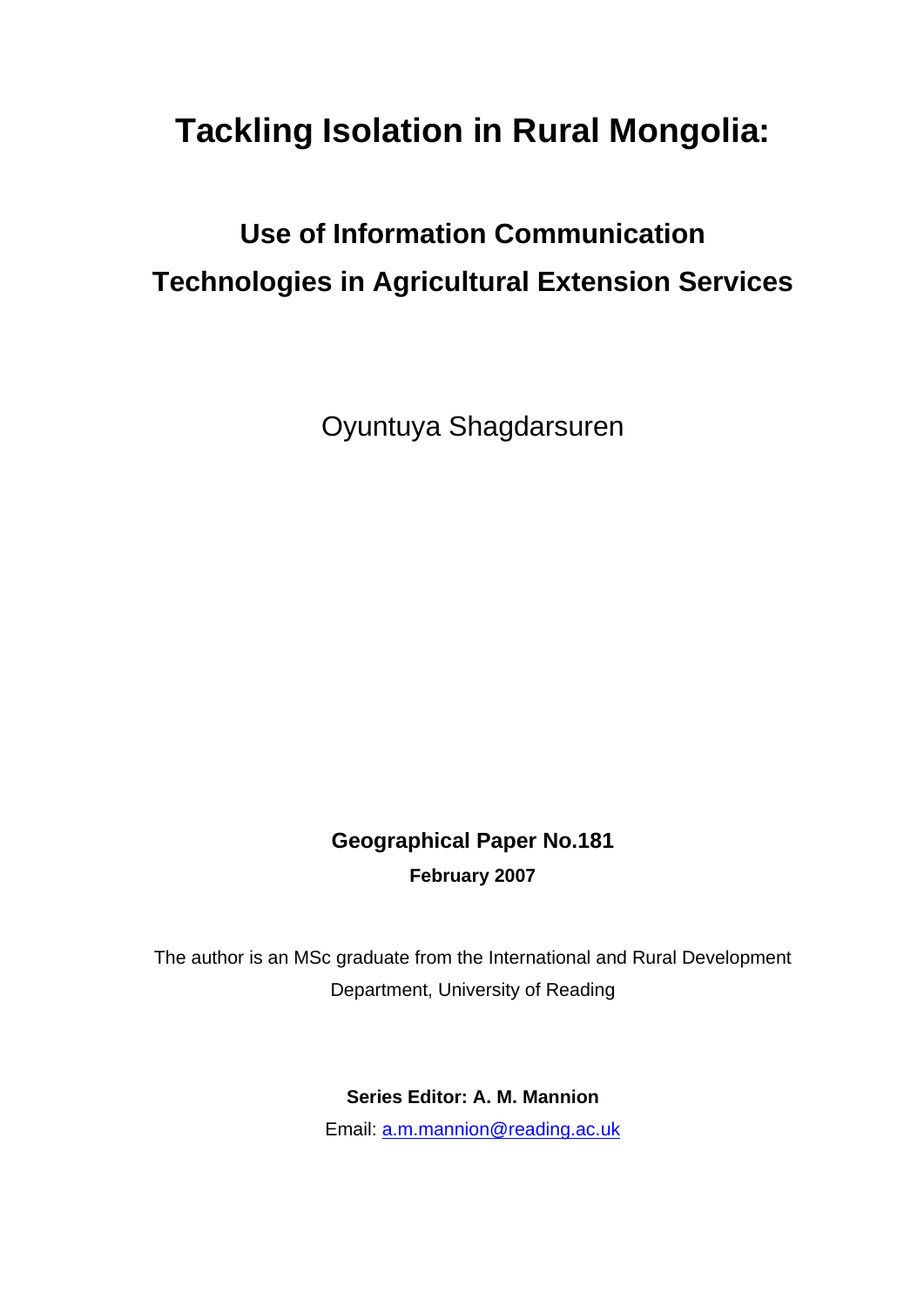#### **ABSTRACT**

Mongolia is an isolated country with a large territory and a small population. Geographic and social isolation affect rural communities both politically and economically. Isolation results in "information hunger" in rural Mongolia and contributes to increasing poverty following the country's transition to a market economy in 1990. This paper explores the opportunity of using information and communication technologies (ICTs) to address isolation and the lack of information in rural Mongolia. International experiences show that the benefits of ICTs are best achieved through the use of an intermediary in the context of rural areas in developing countries. As agriculture is the backbone of the rural economy in Mongolia, the paper suggests that agricultural extension services can serve as an intermediary by using ICTs to make information available for the wider rural community. The methodology of the research is based on a literature review; qualitative and quantitative evidences are drawn from published and unpublished literature, government reports and policy papers as well as internet research. The research was funded by Rotary Ambassadorial Scholarship and University of Reading, UK within an MSc program.

Findings show that demand for information in rural Mongolia is extremely high, but largely unmet. Current teledensity rates and access to the internet are low and likely to remain so in the near future. Attempts to provide direct access to internet for the rural population have not been sustainable due to low income levels. As a solution, this paper suggests investing in ICTs through agricultural extension services. This can contribute to reducing rural poverty through providing information, increasing agricultural production and improving coordination between different stakeholders in agriculture and rural development. Thus, agricultural extension services in Mongolia can improve the use of their human resources by adopting a broader role to become "rural information and communication intermediaries". Extension workers need training on communication methods and the use of media for development purposes. It is shown that providing access to ICTs through agricultural extension services in rural Mongolia can reduce isolation and create sustainable information and communication networks.

Keywords: ICTs, development, Mongolia, agriculture, extension services, information and communication technologies.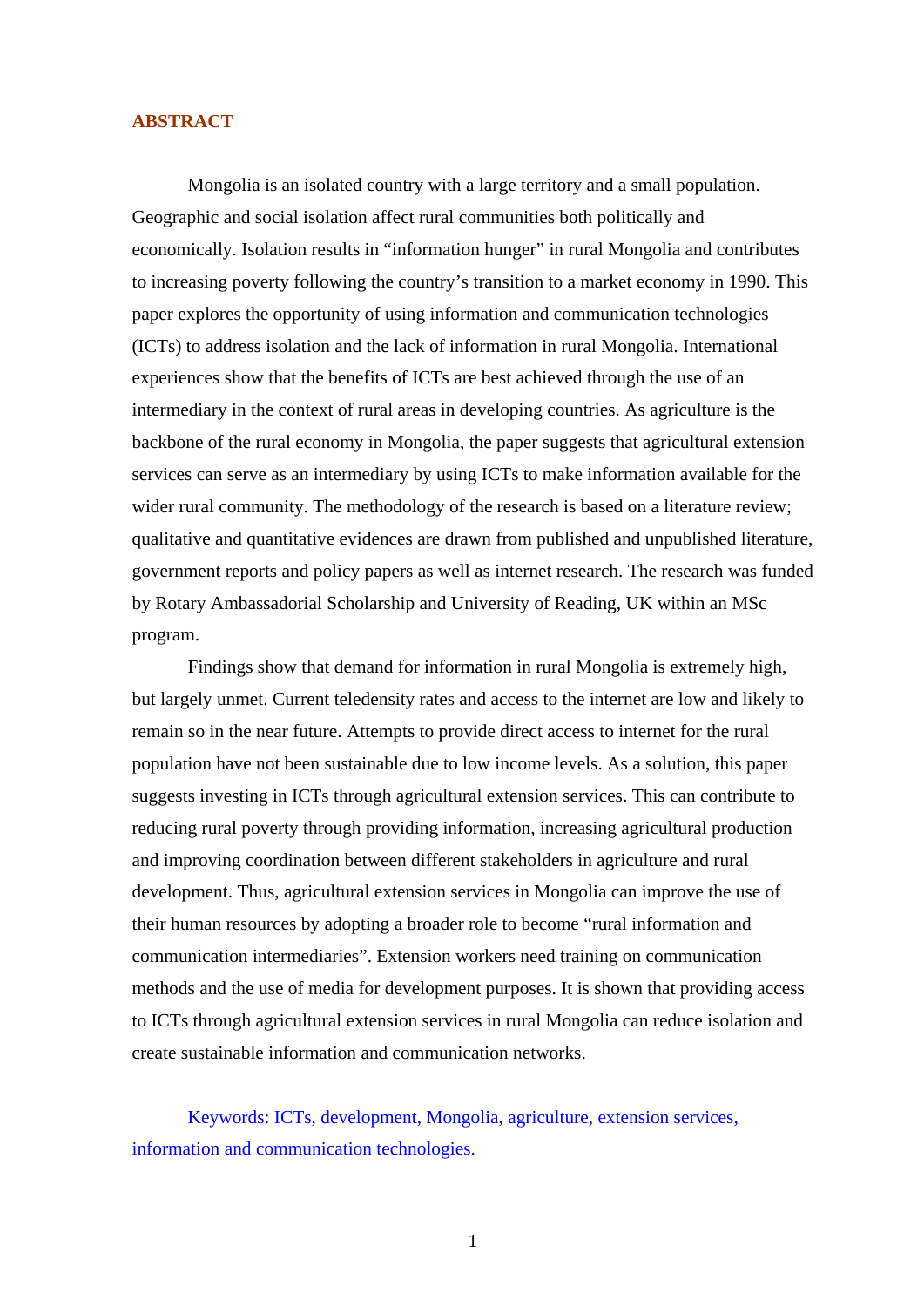#### **INTRODUCTION**

*"The desire to overcome physical and psychological isolation appears to be a major factor driving internet usage."* 

*ITU (1999)*

#### **Isolation in Mongolia**

The name "Mongolia" is often associated with something far and distant. Indeed, this country, located in Central Asia (nowhere near Europe!), is isolated from most of the world even today. Sandwiched between two powerful states of Russia and China, Mongolia is the 18<sup>th</sup> largest country in the world. It occupies a landlocked territory of 1.5 million square kilometres and lies within geographical parameters of  $41^{\circ}$  35" - 52° 06" of latitude and 87° 47"- 119°57" of longitude; despite its large territory, Mongolia has a small population of 2.5 million people (NSOM, 2004)



*Herders' autumn camp*

The aim of this research is to investigate the isolation caused by geographical location and low population density, as a challenge to economic growth, human development and environmental sustainability in Mongolia, especially for rural areas. In an attempt to offer a solution, the opportunities offered by information and communication technologies (ICTs) and their application through agricultural extension services are examined.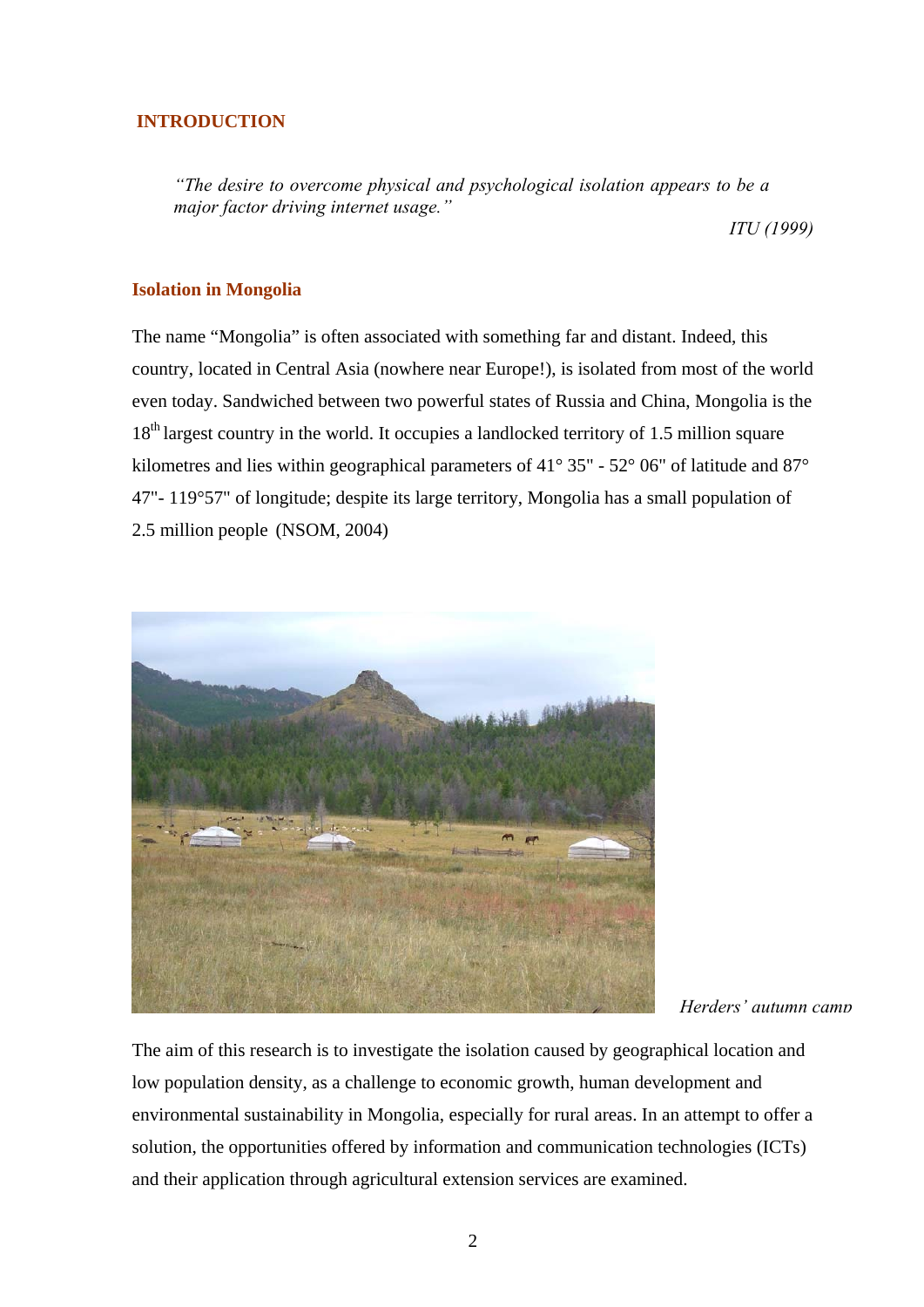ICTs in this paper include traditional television and radio and modern digital technologies such as mobile telephony, computers and the internet as well as their various applications. Internet and mobile telephony have spread quickly around the world since 1995 (ITU, 1999). According to the International Telecommunications Union (*ibid.*), the internet is valuable for overcoming isolation in developing countries which are often economically isolated and suffering from a shortage of information. In this context the internet is considered as a way of "leapfrogging" into the development mainstream through improved commerce, improved delivery of health and education services and reduced effects of distance from markets, poor basic infrastructure and under-utilised capacity. The limiting factors in the use of ICTs, including the internet, are shortage of infrastructure and high costs of connection which reflect the scarcity of resources in developing countries (ITU, 1999). Kenny (2002) argued that the cost of providing internet access is not justifiable compared with costs of using radio and telephony in addressing poverty in developing countries.

Despite these challenges, the Mongolian Government is committed to benefiting from ICTs. As part of its Millennium Development Goals (MDGs), Mongolia has set a target of building an "information society" by introducing ICTs in all sectors of socio-economic development. The adoption of new technologies in Mongolia has been rapid compared with traditional technologies. The country's report (GOM, 2004a) on the status of implementation of MDGs claims that the use of cellular telephony has grown by 193.1 percent from 1999-2004. Currently,, Mongolia has 8 internet service providers and more than 10 out of 21 provincial centres have connections to high speed internet. The advantages of high literacy rates and a young population in Mongolia promise quick penetration of ICTs, but this paper shows that the provision of ICTs for rural areas needs to be reviewed carefully.

Donor organizations such as the United Nations Development Programme (UNDP), non-governmental organizations such as the Mongolian Society for Open Society (Bayasgalan, n.d.; Johnson *et al*, 2005) and the government of Mongolia (GOM, 2004a) have made several attempts to provide internet directly to rural population by establishing information and internet service points in provincial centres. This approach has not been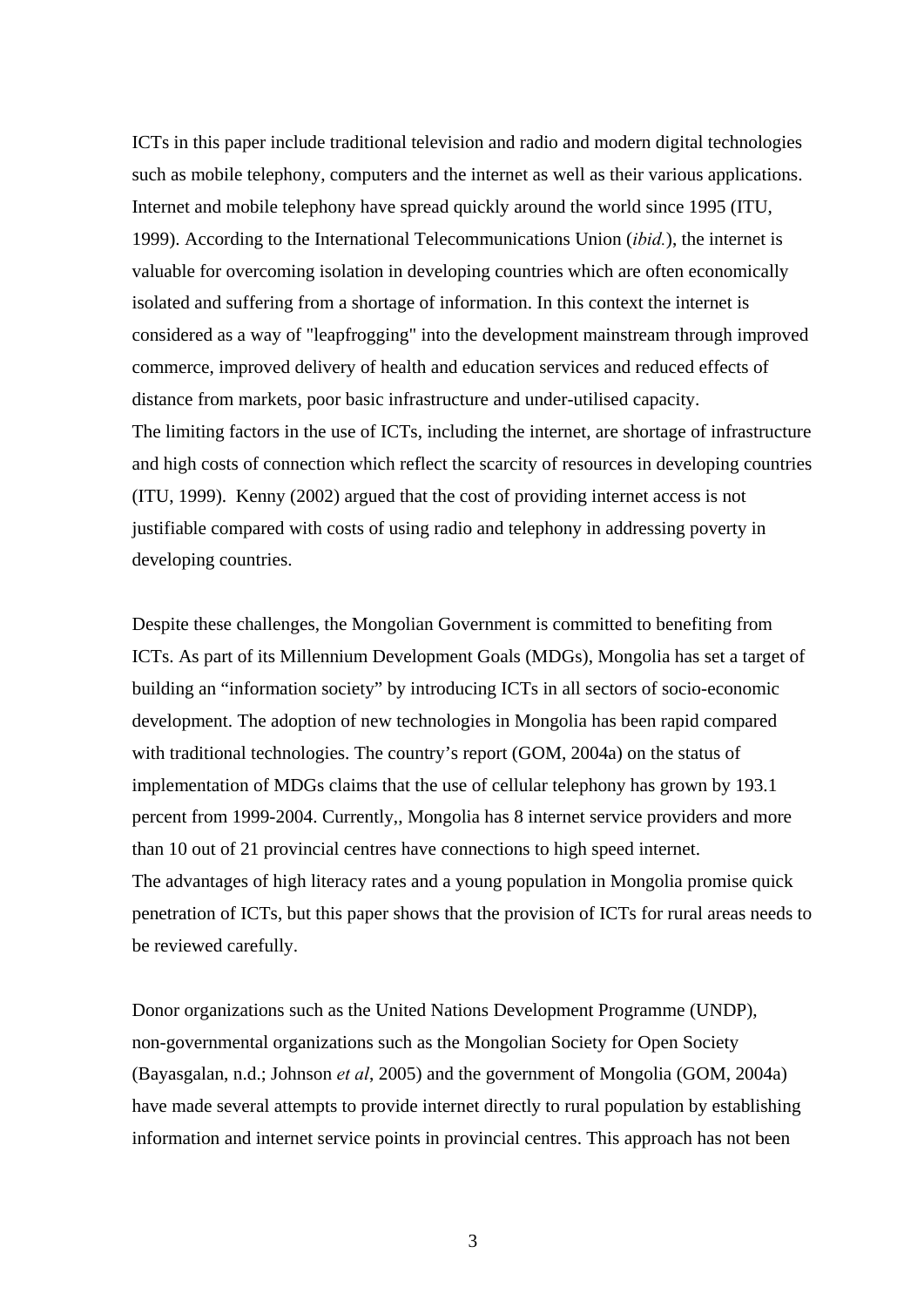successful due to the low incomes of the rural communities. A more viable solution seems to be through intermediaries.

The role of the intermediaries would be to "translate" new external information suitable for local conditions and vice versa. For example, the intermediary organizations should consider local preferences for images, colour and sound when designing new information or educational programmes. Furthermore, the intermediaries can serve as "bridges" between the rural poor and the outside world by making the grassroots "voices" heard at national or even international levels. Intermediaries can also create local online content for recording and reporting important local data, information, news and events for access and use by wider public. Intermediate organizations therefore provide significant potential for encouraging the use of ICTs for rural development (Melkote and Steeves, 2001). This paper suggests that agricultural extension services may become such an intermediary in rural Mongolia.

Agricultural extension services aim to alleviate poverty and increase agricultural production through information, advice, training and technology transfer. Agricultural extension centres have increased in number since 1996 and are now present in all provinces of Mongolia. While emphasis is on agriculture, the need to broaden the scope of activities towards "rural extension" is already felt (MFA, 2005). The terms "agricultural

extension" and "extension" will be used interchangeably in this paper; however, the two terms will imply slightly different meanings. The former will refer to the current extension service with agricultural focus and the latter will mean the new type of extension services incorporating broader issues of adult education, health and environment. *A goat herder* 



The existing agricultural extension network appears to be the largest operational system in Mongolia to deliver information and training to rural citizens. This paper proposes that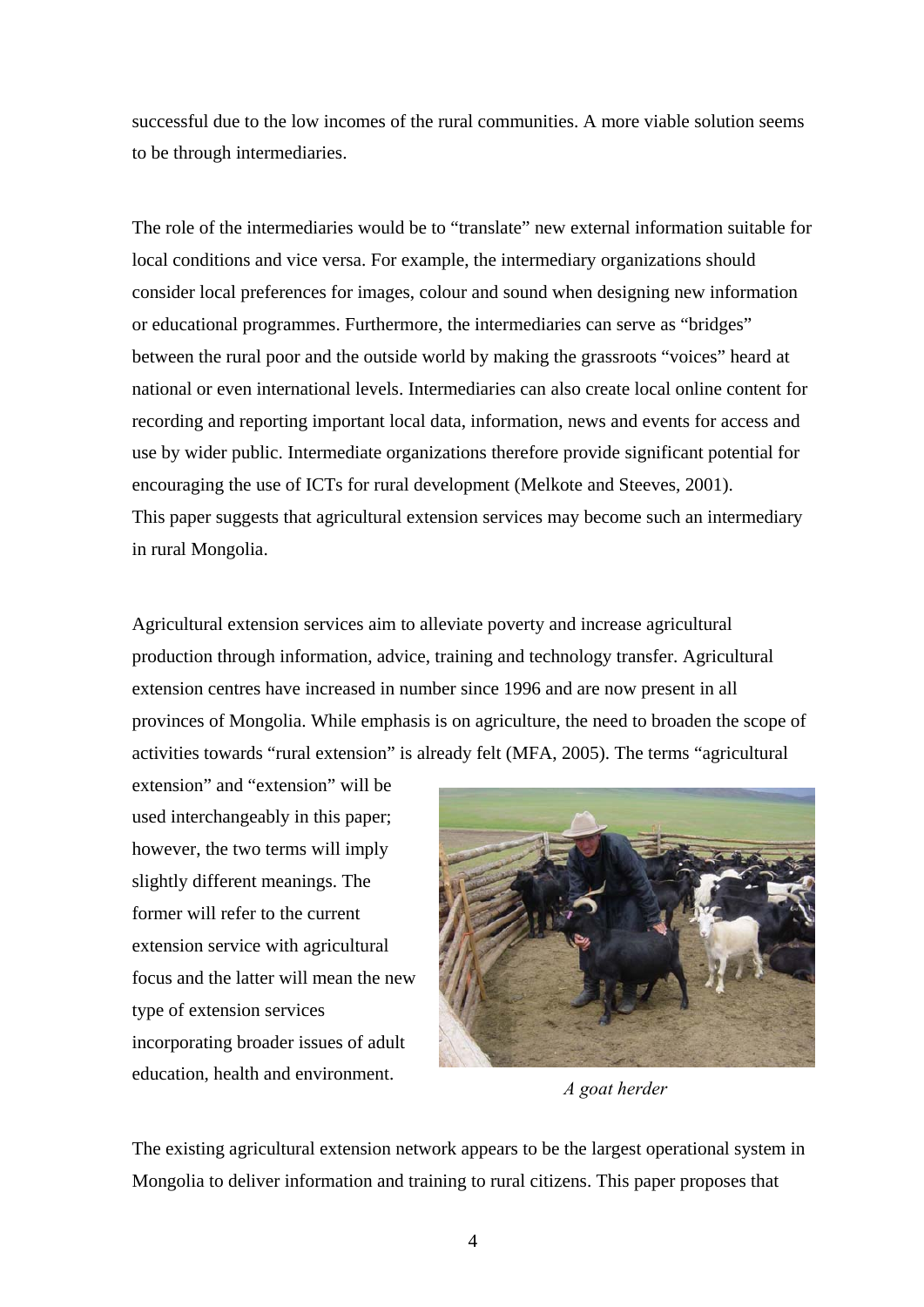ICTs should be introduced to rural areas through agricultural extension services. The research is based on a literature review. Qualitative and quantitative evidences have been drawn from literature, published and unpublished reports, policy papers as well as internet research.

#### **Isolation and "Information Hunger" in Mongolia: The Context**

*Isolation sustains poverty: services do not reach those who are remote; illiterates cannot read information of economic value, and find it difficult to obtain loans. Isolation goes with physical weakness: remote households may have a high level of migration of the able-bodied to towns or to other rural areas. Isolation also accentuates vulnerability – remote marginal areas are more liable to crop failures, and are less well provided with services to handle contingencies like famine or sickness; illiterates also find it harder to register or acquire land and are more easily cheated of it. And isolation means lack of contact with political leaders or with legal advice, and not knowing what the powerful are doing.*  Chambers (1983:113)

The objective in this section is to analyze how geographical and social isolation creates "information hunger" in rural Mongolia and how political and economic isolation have accentuated it under market economy conditions.

Mongolia's vast land is divided into 21 administrative units called Aimags. Aimags are subdivided into 336 Soums which consist of 1674 Bag, the smallest administrative units. Distances from the capital Ulaanbaatar to Aimag centres are great, ranging from 43 km to 1636 km. Population densities are among the sparsest in the world. Population density varies considerably, as shown in *Figure 1*, the average being 1.58 persons per square kilometre.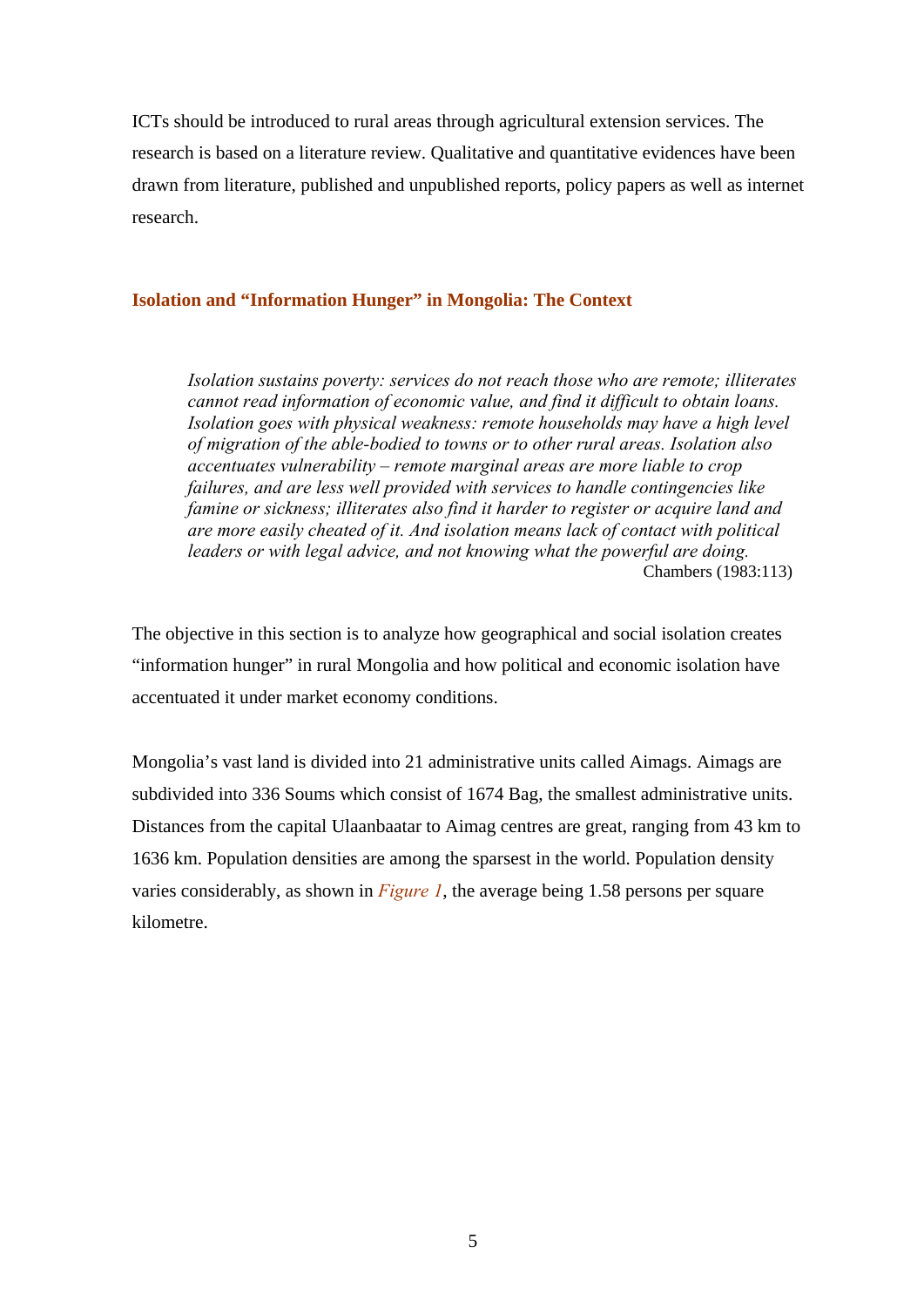

 *The road between Ulaanbaatar and Darkhan*

Rural accessibility in Mongolia is not yet universal. Today there are only 1900 kilometres of paved roads (NSOM, 2004) mainly located in urban areas. Rural transport remains a major problem: out of 172,412 herding households only 20 percent own cars, 33 percent own motorcycles and 3 percent own tractors (*ibid.*) The use of road transport is also constrained by seasonal variations: winter temperatures are freezing and so roads turn slippery and dangerous.

Mongolia's isolation with vast distances and low population density requires alternative solutions such as telecommunications. Development of this sector is necessary for counteracting isolation, as has occurred in developed countries such as Canada and Australia which also have low population densities, as shown in *Table1.* 

| <b>Indicators, 2004</b>                                     | <b>Mongolia</b> | <b>Canada</b>    | <b>Australia</b> |  |
|-------------------------------------------------------------|-----------------|------------------|------------------|--|
| <b>Information Technology</b>                               |                 |                  |                  |  |
|                                                             |                 |                  |                  |  |
| Fixed line and mobile phone subscribers (per 1,000 people)  | 184             | 1053             | 1359             |  |
| Households with television (%)                              | 29              | 99               | 96               |  |
| Internet users (per 1,000 people)                           | 80              | 626              | 646              |  |
| Mobile phone subscribers (per 1,000 people)                 | 129             | 469              | 818              |  |
| <b>Population</b>                                           |                 |                  |                  |  |
|                                                             |                 |                  |                  |  |
| Age dependency ratio (dependents to working-age population) | 1               | $\mathbf{0}$     | $\mathbf{0}$     |  |
| Fertility rate, total (births per woman)                    | $\mathbf{2}$    | $\mathbf{2}$     | $\mathbf{2}$     |  |
| Life expectancy at birth, total (years)                     | 65              | 80               | 80               |  |
| Mortality rate, infant (per 1,000 live births)              | 41              | 5                | 5                |  |
| Population density (people per sq. km)                      | $\mathbf{2}$    | $\boldsymbol{4}$ | 3                |  |
| Population, total (millions)                                | 3               | 32               | 20               |  |
|                                                             |                 |                  |                  |  |
| Source: World Bank Data and Research, 2006                  |                 |                  |                  |  |

#### *Table 1:* **Information technology and population in Mongolia, Canada and Australia**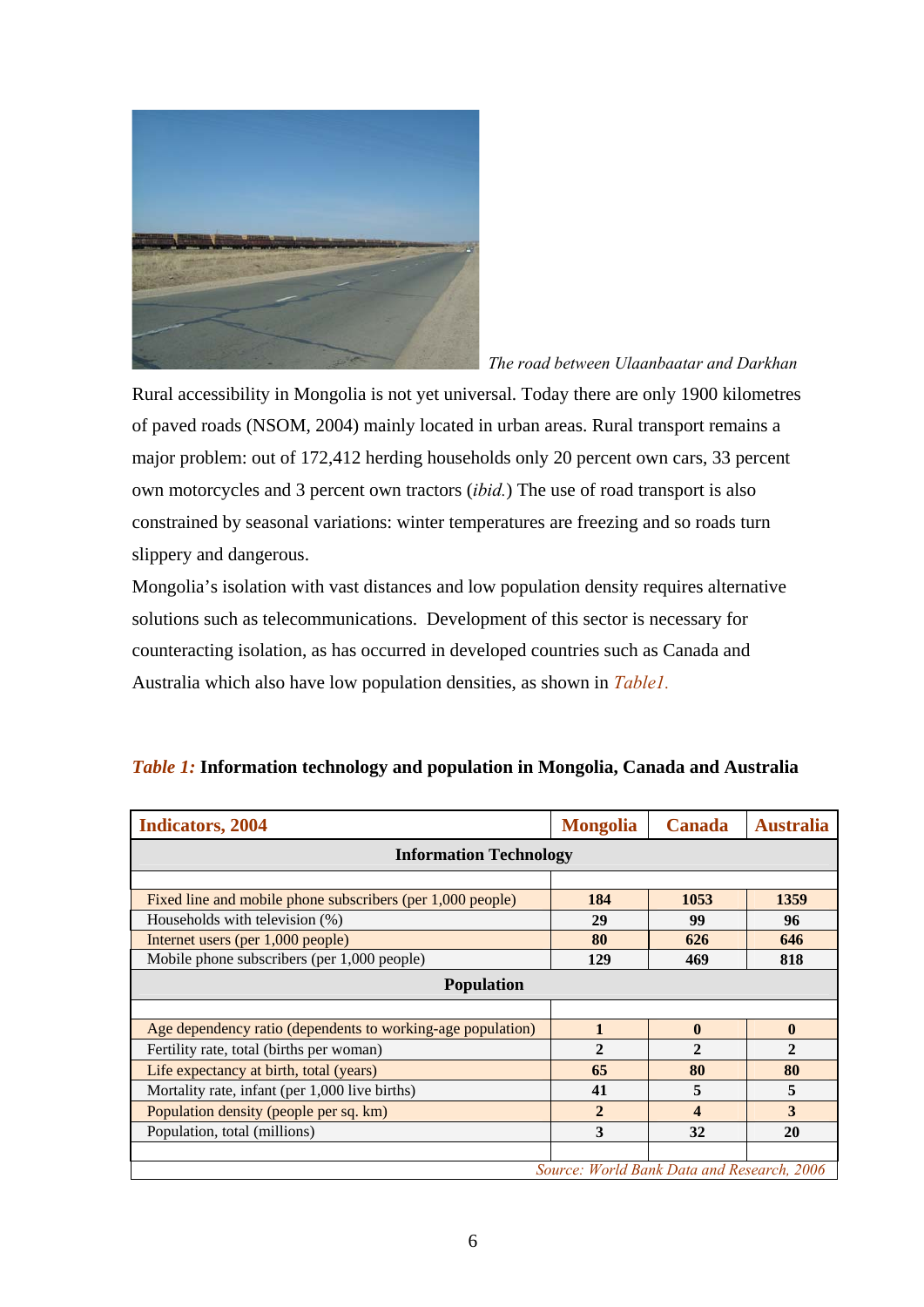The government of Mongolia is committed to incorporate ICT services and applications in health, education, banking, customs and taxation systems. However,, the plan to improve communications until 2020 foresees little progress in teledensity rates and access to internet both at national and local level *(Table 2*). The targets shown in *Table* 2 are modest and may reflect the reality that the majority of rural population are too poor to afford internet services. Besides financial limitations, rural

| <b>Indicator</b>                         | <b>In 2003</b> | <b>By 2020</b>                 |
|------------------------------------------|----------------|--------------------------------|
| National teledensity                     | 6.95           | 11.64                          |
| Number of internet users, national level | 0.37           | 6.60                           |
| <b>Rural teledensity</b>                 | 5.70           | 9.92                           |
| Number of internet users, rural areas    | 0.03           | 3.77                           |
|                                          |                |                                |
|                                          |                | <i>Source: GoM, 2004(b):21</i> |

|                     | <i>Table 2:</i> The national plan for developing communications by 2020, |  |
|---------------------|--------------------------------------------------------------------------|--|
| per 100 inhabitants |                                                                          |  |

people face many other challenges such as a language barrier to access the internet and the lack of online local content in addition to infrastructure problems such as the lack of electricity. Consideration of these challenges is important as international experience shows that ICTs alone do not aid development and their potential should not be overestimated (Garforth and Norrish, 2002). Therefore, direct access to ICTs will not provide a solution for isolated rural areas at present income levels, but their effective use through intermediaries might be the way to make a start. It is worthwhile to examine the option for introducing ICTs in rural Mongolia through intermediaries considering that teledensity and internet access will remain quite low even when the government programmes are completed. Discussion of a potential intermediary will be raised later in the paper.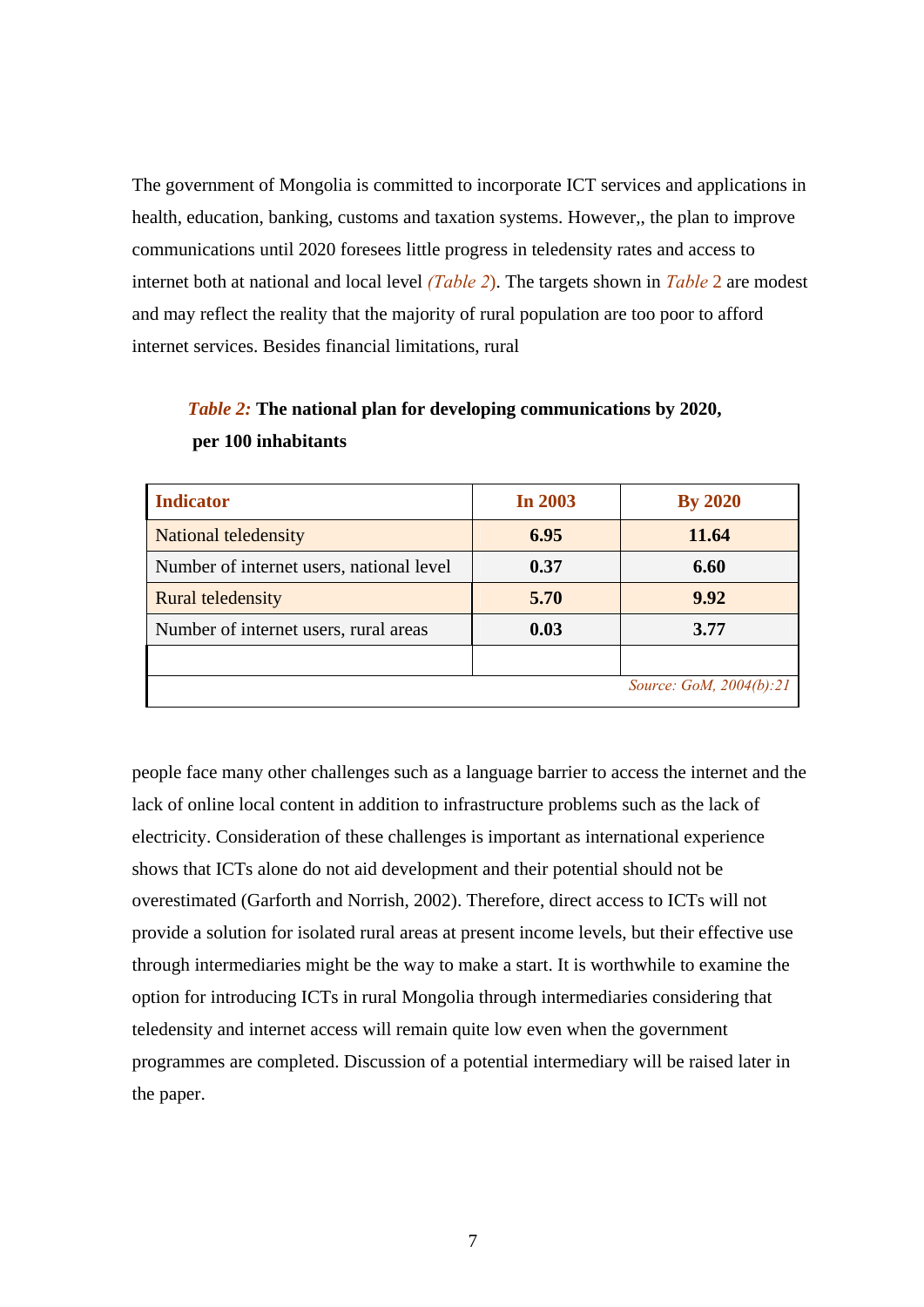#### **Social isolation and the "information hunger"**

Provision of better information and communication services for the 41 percent of Mongolia's population living in rural areas is significant in view of the social isolation. Social isolation is caused by the low population densities and the traditional nomadic lifestyle of the rural people in Mongolia. Mongolian herders organize their labour independently with camps usually isolated from social, cultural and trading centres and far from other daily services (Shombodon, 1996).



*Figure 1:* **Population density, by Aimag and capital city, 2000** 

During the transition to market economy (1990-present) the well-organized supply of social services and information has collapsed leaving major gaps between rural and urban communities. UNDP's special report noted "the tyranny of distance" reflecting the sharp emergence of urban-rural disparities (MHDR, 2004). Rural areas became short of regular supplies of publications. Many of the local media outlets have closed down and the

*Source: MHDR (2004)*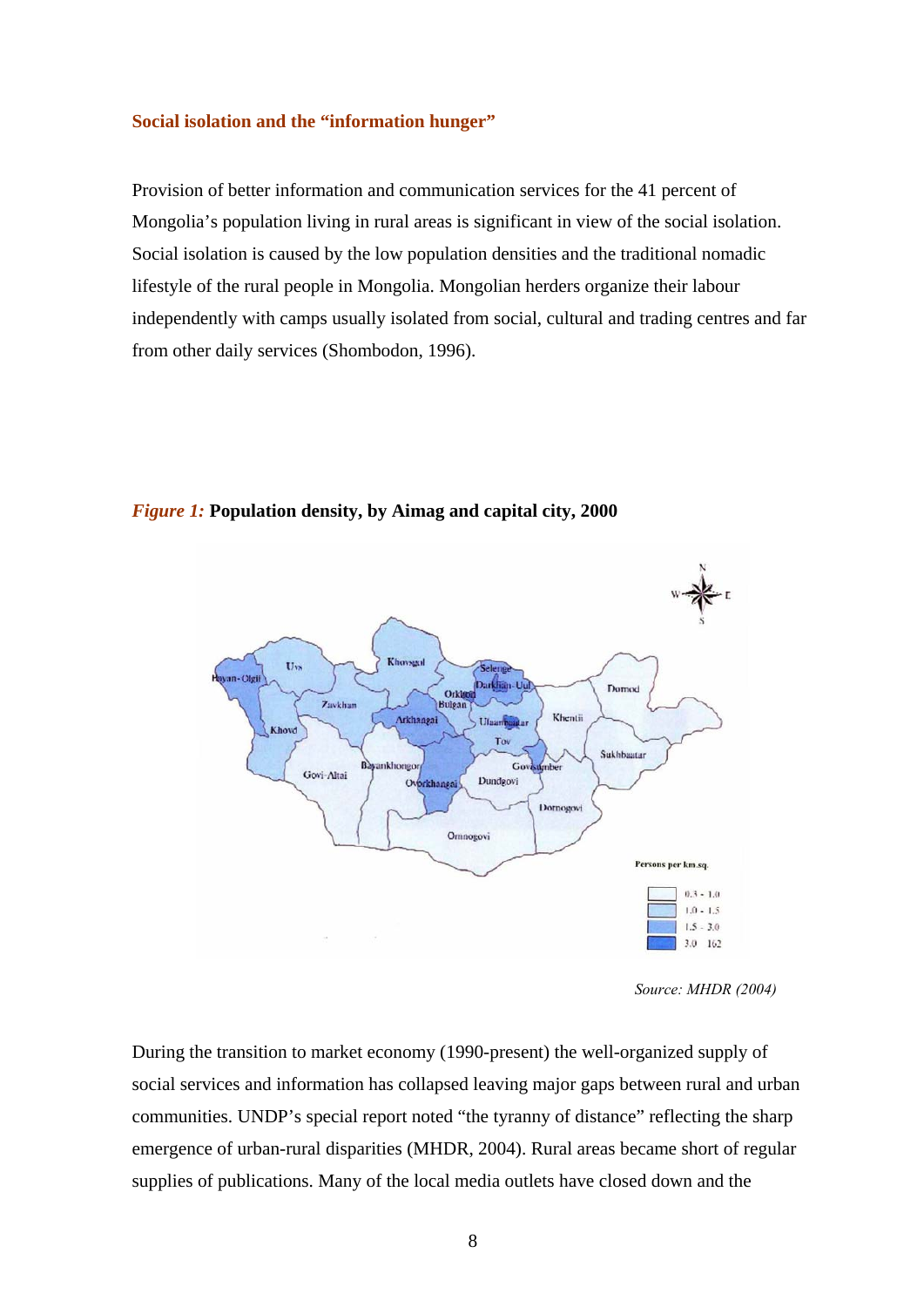national radio and television turned into the primary sources of external information. The postal system has weakened with subscriptions delivered to the Soum centres through a post office and not to individual households. Today the newspapers reaching households are at least a week old when they are delivered by a Bag governor or herders' visit to a Soum centre (UNDP, 2000). A recent study showed that 51.5 percent of herders receive market information from radio, 15.4 percent from television, 3.0 percent from press, 2.3 percent from the Bag and Soum administration, and 17.0 percent rely on word of mouth (MFE and UNDP, 2004).

Rural population presently experiences a huge gap between its specific information needs and the information provided by the national media. A sample information needs assessment from Uvurkhangai, Dundgobi and Umnugobi Aimags undertaken by UNDP (2000) reveals that the main types of information in demand are: weather, health, family and friends, business/market, government/ law and local/regional news. The national media meet only a few of these demands. For example, health issues constituted as little as 1.5 percent in the content of daily newspapers in 2005 and there were no separate health programmes on the national radio and television (Press Institute, 2006).

On the other hand, local media are slowly growing to fill this gap. The Press Institute of Mongolia (*ibid.*) recorded 37 rural radio stations including 30 FM stations, 42 television stations, 11 cable televisions and 35 local newspapers in 2005. In addition, information provision through the internet has also improved: there were 11 online newspapers with another 85 available online; 8 radio websites, 3 internet radios and 6 television websites in 2005.

#### **Information needs for overcoming political and economic isolation**

Information and improved communication are important for overcoming the political isolation presently felt between the local governments and their communities. UNDP's (2000) research revealed that presently there is little communication among rural people on local government policies and services. Cooperation and better understanding between the rural communities and local governments is needed for resolving conflicts and also for managing environmental problems such as pasture overgrazing, deforestation, desertification, loss of biodiversity and damages caused by the growing mining industry.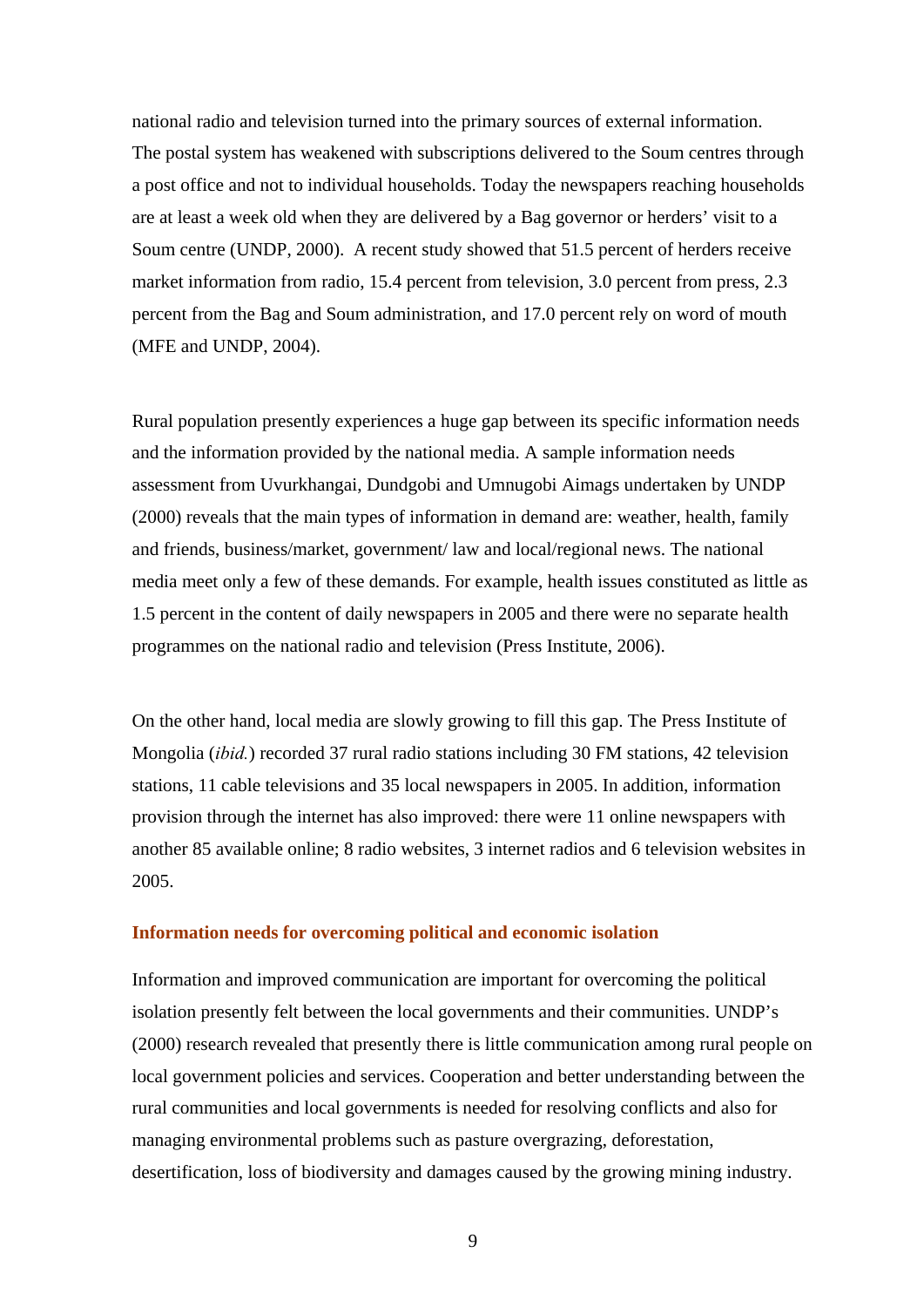These problems urgently need addressing through education, training, information and communication targeted at specific rural groups and at the general public. However, this need is unsatisfied at present. In 2005 environmental information comprised only 1.7 percent of the content in daily newspapers, 1.6 percent on the main Mongolian television channels including the national television and 1.1 percent on radio stations including the national radio. Furthermore, the content of the information is too general and needs targeting for specific social groups such as politicians, farmers, herders or youth (ERP, 2006). Rural people are therefore politically isolated as they lack information and knowledge and are unable to participate in policy decisions. Improved information and communication can empower rural societies and ensure that their "voices" are considered in making decisions which affect their livelihoods and the resources they depend on.



*Local market in Uvs Aimag Centre*

People in rural areas are also economically isolated. Rural producers feel the disadvantages of remoteness from markets, high transport costs, and few marketing options with low prices for producer goods, but high price for consumer goods (Mearns, 2004; Morris and Bruun, 2005). Privatization of state property in the 1990s created different

economic groups in rural areas: wealthy, those "with means", the poor and the very poor (Mearns, 2004). The majority of the poor express demand for credit and financial programmes; however, they lack the collateral and also the knowledge on how to use the loan (MFE and UNDP, 2004).

Government extension services and donor projects provide training for herders, small farmers and women. Many of them use a variety of local media to disseminate their messages. However, sustainability of their activities has been a critical issue, a point which will be picked up later in the paper. Moreover, impact assessment on the training and communication programmes is lacking; therefore, their effectiveness remains questionable.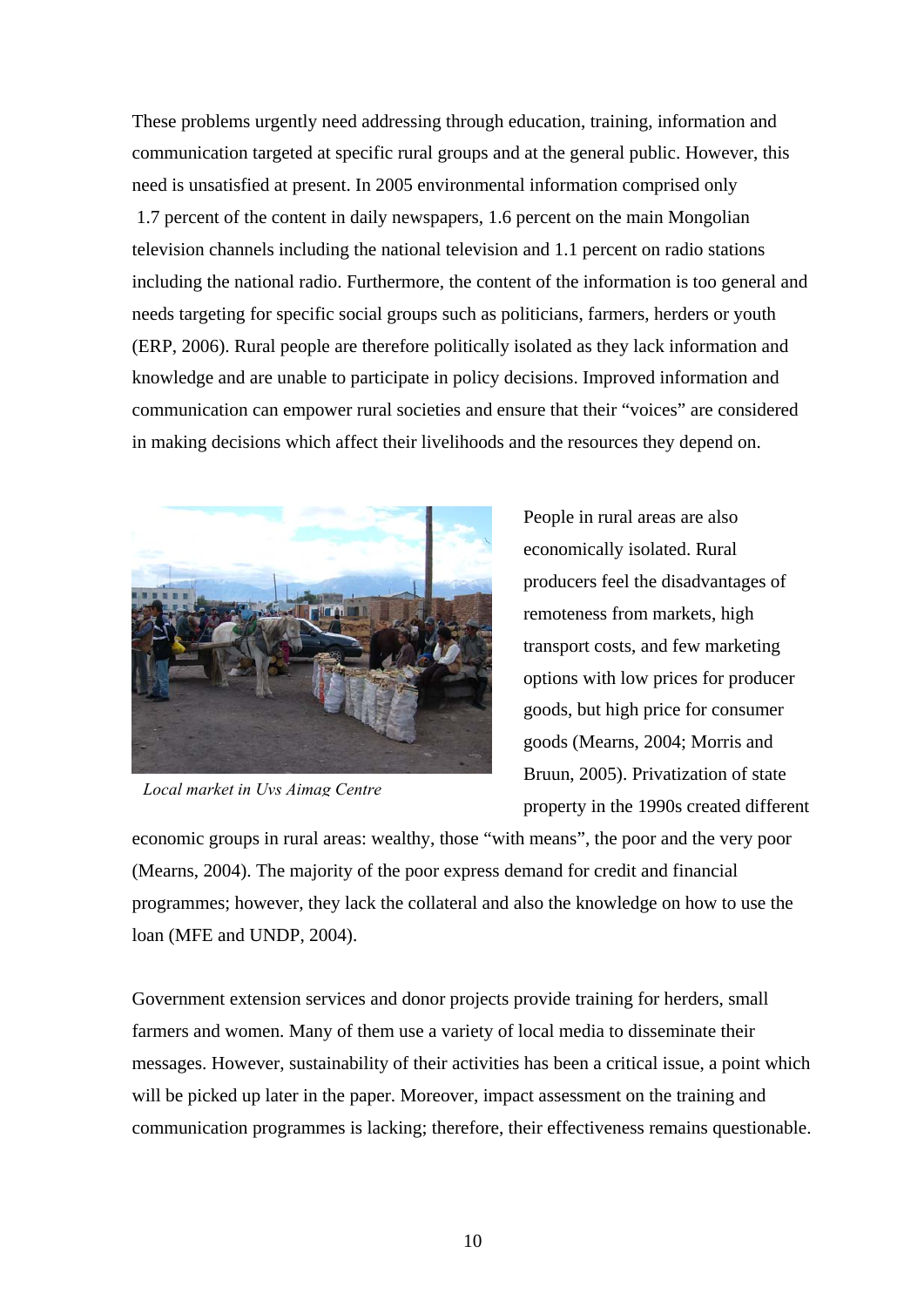#### **"Information hunger" - a cross-cutting issue**

"Information hunger" is apparent in rural Mongolia. It became especially apparent after the transition to a market economy in 1990 as the old systems collapsed and new structures emerged slowly. Demand for information remains largely unsatisfied in rural areas. Development of telecommunications can provide access to a wide range of information and contribute to economic growth, human development, environmental sustainability and good governance. Access to modern information and communication technologies, however, should be provided through intermediaries at current teledensity and income levels of the rural population.

#### **ICT Support in Agriculture and Rural Development**

ICTs are generally defined as information-handling tools – "a varied set of goods, applications and services that are used to produce, store, process, distribute and exchange information" (UNDP and Elsevier, 2005). They can be classified into "old" or conventional technologies such as radio, television and telephone and "new" technologies which include computers, satellite and wireless technologies and the internet.

The development of modern ICTs especially computer- and internet-based technologies started in the mid-1990s. At the same time, management and organization of rural information and knowledge systems required major changes following the emergence of private extension services, a shift from top-down to demand-driven approaches and an increased concern for the environment (Garforth *et al*, 2003). Furthermore, market liberalization in the developing countries, decentralization of public services, focus on grassroots development and empowerment demanded new skills and knowledge from extension and rural development workers, for example, in the areas of communication, adult education and multidisciplinary organizational learning. Under these changing conditions, modern ICTs, especially the internet, appeared to provide a solution for development.

#### **Conventional ICTs in agriculture and rural development**

Conventional ICTs include radio, television, telephone and fax machines and are widely used in agricultural extension. Radio is probably the most commonly used mass media in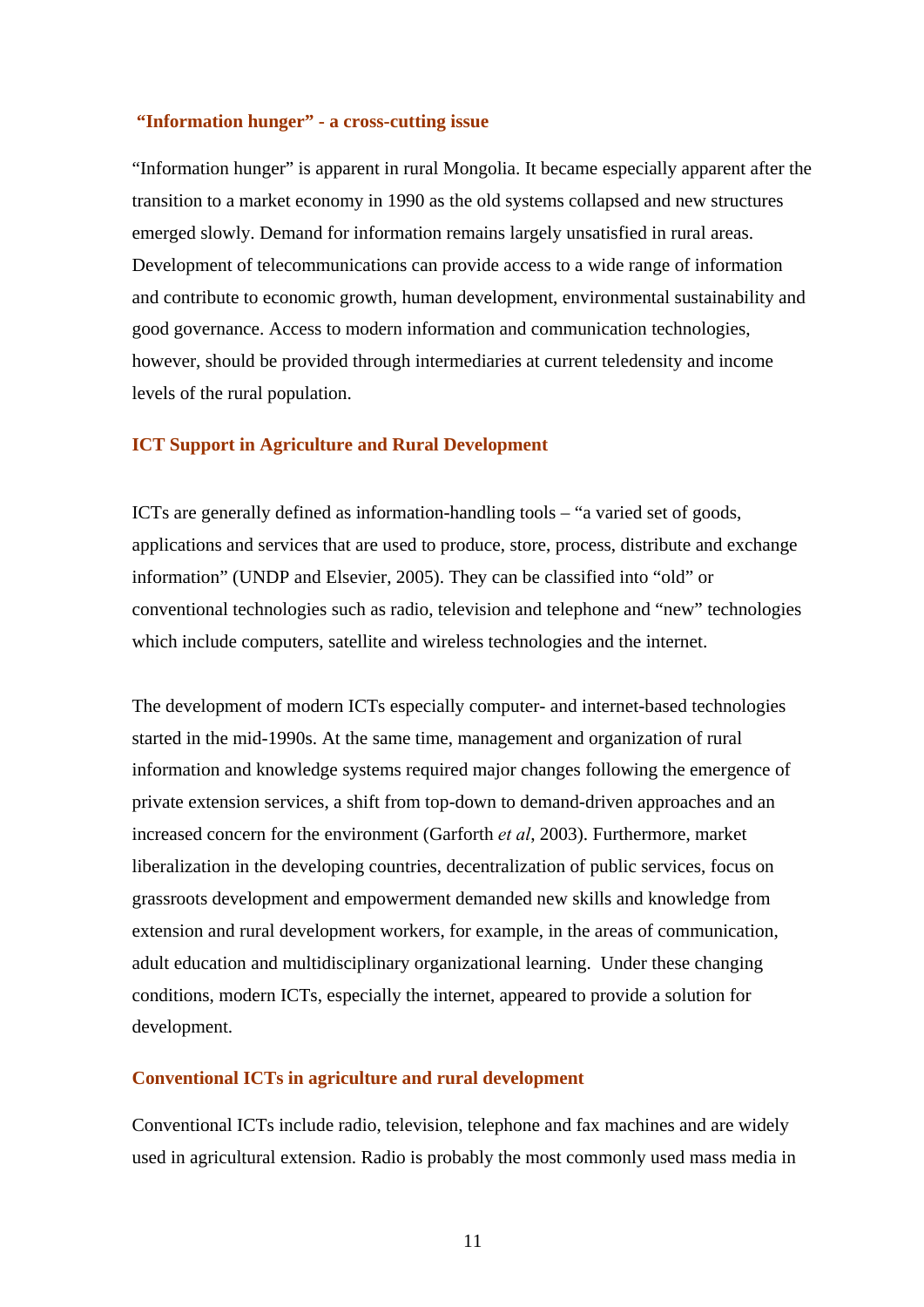extension due to its accessibility for farmers in rural areas and low cost compared to television. It is also a powerful communication tool which offers the reach and the relevance of content to farmers' needs (Chapman *et al*, 2003). Recent developments in using radio for rural development and agriculture include not only delivering technical messages, but also informing farmers on market prices, sources of agricultural inputs and access to credit. In addition, phone-in or write-in programmes, where farmers can call the programme and receive answers on specific subjects have proven popular among farmers and useful for directing extension services in Uganda (Oryokot, 2003).

Television is used rather sparingly compared to radio mainly due to the costs and accessibility in rural areas. On the other hand, use of video materials for disseminating extension messages and training farmers on new technologies is high. Carefully produced training videos are in high demand especially if they have local content and languages. However, there is a lack of assessment on the effect of videos on adoption of the new technologies. Other shortcoming includes lack of electricity in rural areas which limits the opportunity to view and learn from the videos (Green, 2003).

Fixed-line telephones are spread thinly in rural areas in developing countries and there is little ownership by the poor or subsistence farmers. Generally, fixed lines are used by commercial farmers for maintaining contacts with extension officers and agri-businesses as for example in the case of Fiji (Prakash, 2003). The use of mobile telephones is discussed below.

#### **Modern ICTs and their application for agriculture and rural development**

The use of modern ICTs is at an introductory stage in many developing countries. This is related to poor infrastructure, high telecommunication tariffs, lack of funding and high reliance on donor-driven efforts which lack sustainability as, for example, in Africa (Kiplang, 2003). On the human resources side, local extension workers lack awareness of the potential of ICTs and have limited computer skills. In addition, lack of political support in this regard has been mentioned by many extension organizations in the developing countries (CTA, 2003).

On the other hand, there has been significant development where market demand for agricultural products required higher monitoring of original stocks for example in the case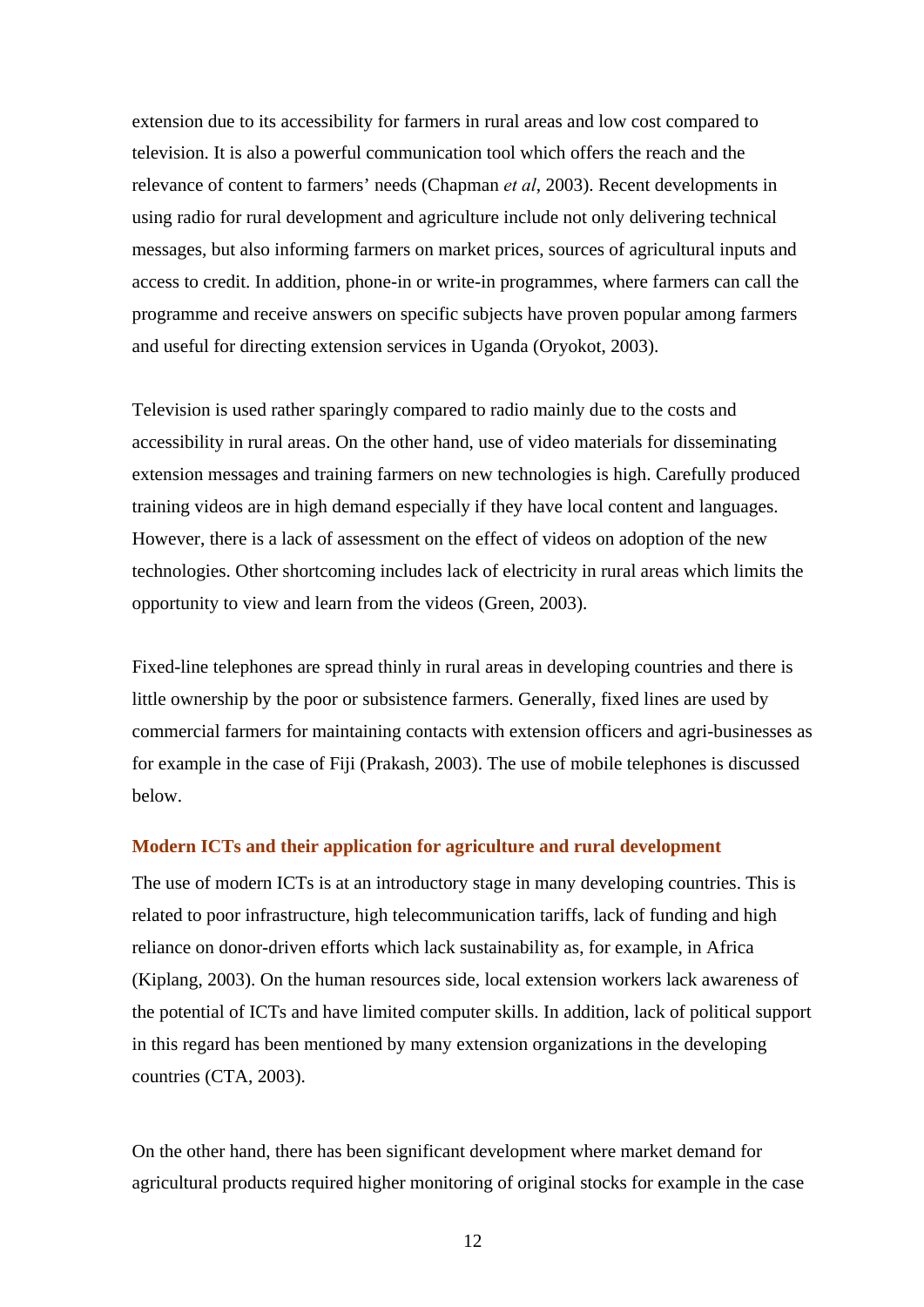of a technology called Livestock Identification Trace-back System using radio frequency to capture data on individual cattle in Botswana (Burger, 2004). Similarly, field data acquisitions for crop production are becoming important for the traceability reasons. Traceability of crop products requires that information must be easily traced to the original farming conditions, for example, to varieties, pesticide use, harvest dates and producer names. Collection of this type of data is widely supported by modern ICTs (Ninomiya, 2004).

ICTs have become useful tools in classical biological control of pests and in integrated pest management. A project supported by the International Fund for Agricultural Development (IFAD) in Suriname and French Guiana successfully used satellite technology to target infested areas in eradicating the Carambola fruit fly (Mathur, 2003). Modern ICTs are also known for their potential to empower rural communities where the beneficiaries learn to use computers and projection equipment and combine digital photography and internet for diagnosing and giving advice for crop diseases (Laureys, 2006). Three ICT projects in India effectively promote e-governance, improve marketing services for cooperative members and introduce new practices for agricultural production (Meera *et al*, 2004).

Direct access to ICTs by farmers, extension workers and researchers is encouraged in a number of countries. In China, regional extension stations have websites with information on the local economy as well as on demand and supply of agricultural products (Riggs *et al*, 2004). Extension officers in Papua New Guinea have become able to access a wide network for agriculture-related information using the internet (IAALD, 2006a).

Use of mobile phones in agriculture has been limited, although early experiences are being reported. The Philippine farmers are now able to access information via mobile phones and short message service (IAALD, 2006b). In Japan, mobile phones with internet connection are used as substitutes for personal computers to support farmer decisions. For example, farmers may access weather database through their mobile phones and check weather condition in their fields. Farmers here also benefit from pesticide warning system through mobile phones (Ninomiya, 2004).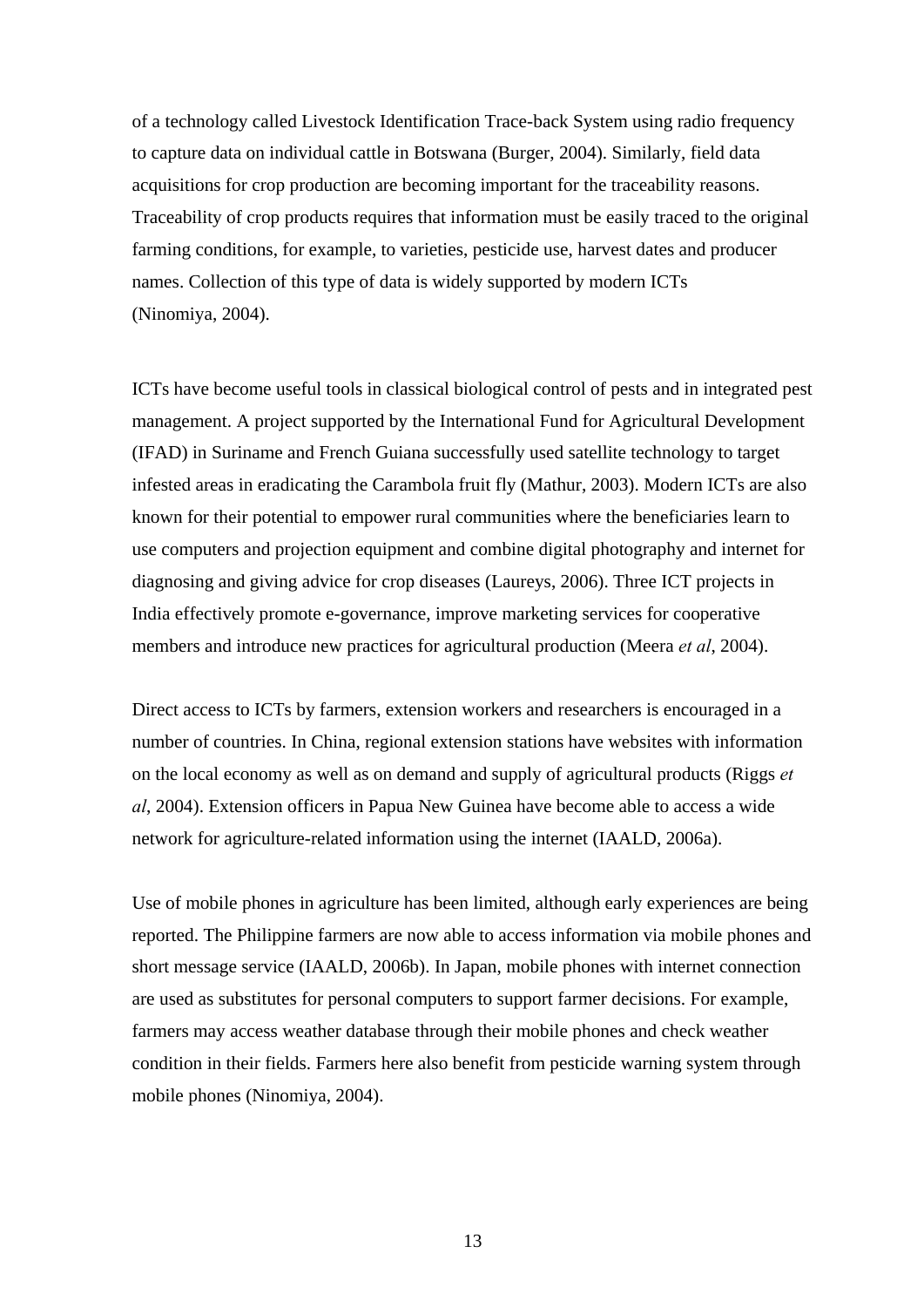Finally, international cooperation for sharing knowledge and facilities is well underway in Asia. The Asian Federation for Information Technology in Agriculture (AFITA; <http://www.jsai.or.jp/afita/>) and the Agricultural Working Group of the Asia Pacific Advanced Network consortium (APAN/AG-WG;<http://www.apan.net/>) hold international conferences on the use of ICTs in agriculture and support education, research and information exchange through their high performance network.

#### **Lessons learnt**

Application of ICTs in agriculture and rural development has grown intensively, particularly in countries with high development indicators. The use of these technologies can save labour in agricultural production; improve marketing; facilitate access to information; and ensure fast and effective communication.

However,the adoption of ICTs in agricultural extension and other rural knowledge and information systems has been moderate throughout the world. Very often this is related to the hardware- and technology- driven programmes and the lack of human capacity to utilize the technologies. Michiels and van Crowder (2001) criticise the lack of monitoring and evaluation and the assessment of the beneficial impact in ICT projects. Similarly, a recent report from the World Bank (2005) stresses the fact that there is limited data on the impact of e-development and that rigorous monitoring and evaluation is required for effective strategies. In this context, it can be articulated that the national extension systems should have a clear strategy on using ICTs to achieve extension objectives.

The use of ICTs in agriculture and rural development needs to consider the issue of cost effectiveness. Presently, it is difficult to make cost and benefit estimations (Michiels and van Crowder, 2001) which reflects the mismatch between the expectations of the ICT providers and the rural communities and the pertaining shortage of valuable information. In addition, the content and selection of ICT tools have been unsatisfactory due to the lack of capacity in local institutions. Hence, future ICT programmes should be intended to build local capacity to create locally appropriate information.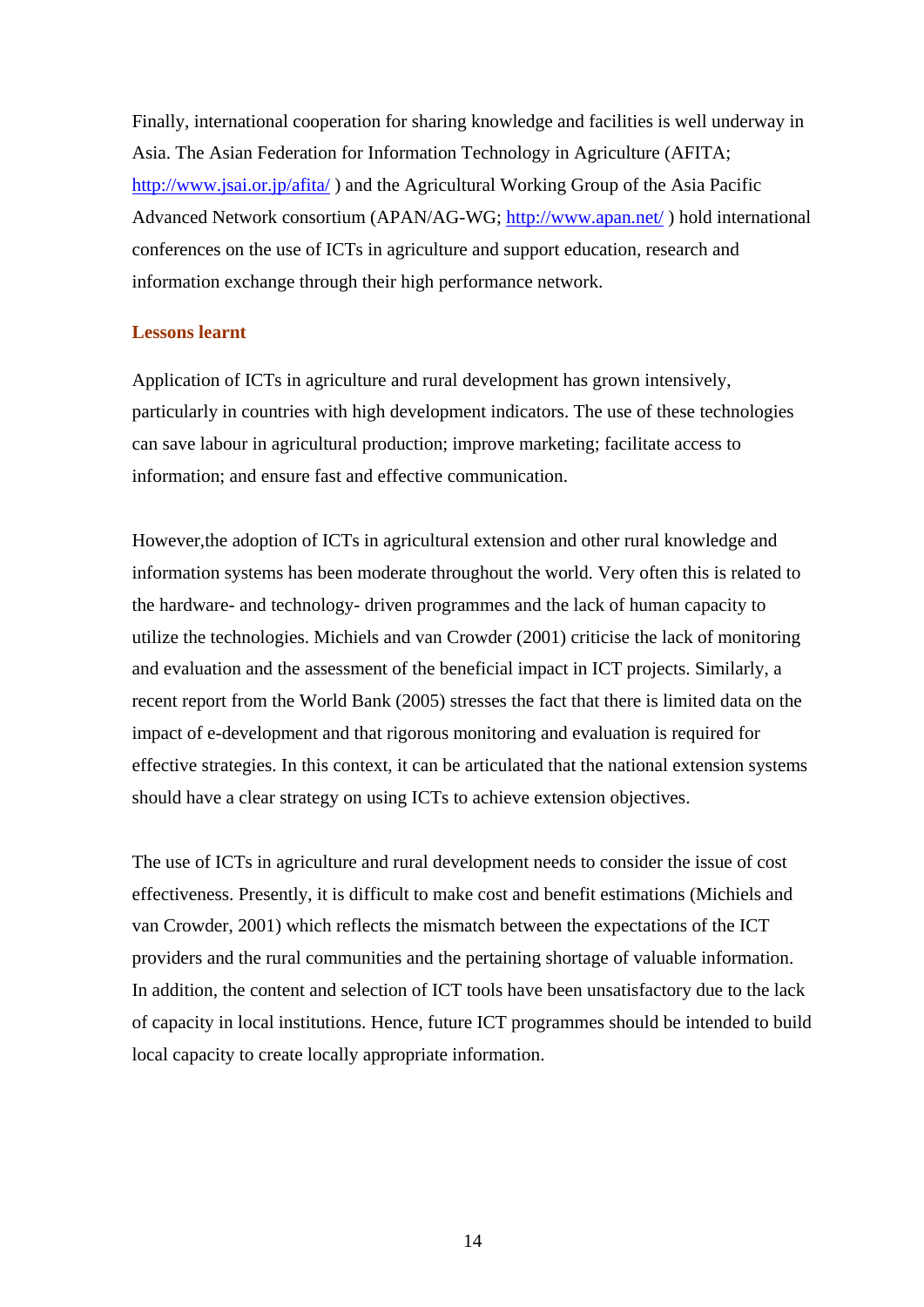#### **Extension Reforms and Agricultural Extension in Mongolia**

#### **Reforms in agricultural extension**

Agricultural extension services worldwide have been undergoing major reforms since the late 1980s. This is associated with the changes in a wider development context such as the increasing demand on food production, growing concern for poverty alleviation and environmental sustainability (Leeuwis, 2004).

Following these reforms extension approaches are changing from top-down, supply-driven, "technology transfer" models towards demand-driven and cost-effective options. Extension reforms include a variety of opportunities for financing and delivering extension and advisory services. These can be viewed within a funding-delivery matrix shown in *Figure 2* which illustrates the decline in public role for funding and delivery of extension services and an increased share for private and non-governmental sectors.





Source: Garforth *et al* (2003:324)

Variety in funding and delivery options leads to pluralism in extension services and can be efficient as the different needs of the different customers are met by a choice of suppliers (Christoplos, 1996). Quality assurance and equity are important considerations in the pluralistic approach in extension as poor farmers critically need information and advice, but may not be willing and able to pay for them (Mulhall and Garforth, 2000). In terms of delivery of the services, modern extension services require extension workers to be highly skilful in communication, ICTs and adult education. Finally, extension organizations are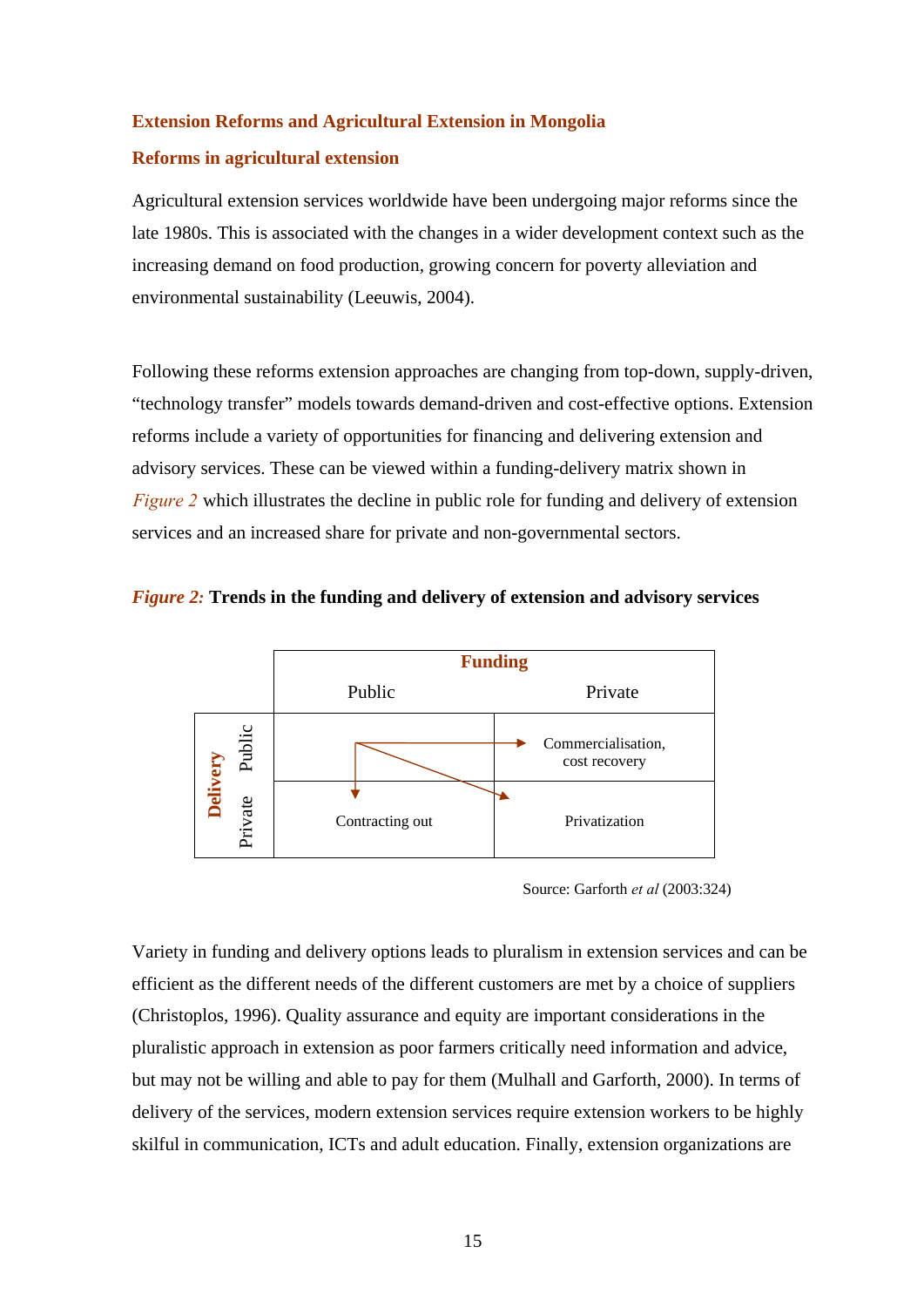transforming into "learning organizations" to cope with the changes taking place in the environment they operate.

#### **Extension services in Mongolia**

Many of the international trends such as pluralism have already found roots in Mongolia while others such the extension approach is in the "change" process. The Mongolian experience of extension services is relatively new. It was introduced in Mongolia in 1996 to support the agricultural sector. Establishment of agricultural extension centres (AECs) in rural areas was assisted by donors and aimed at providing training, specialist advice and information to farmers and herders.

Extension services must deal with diversity among agricultural producers resulting from privatization of state farms in the 1990s. Presently, there are large commercial crop farms as well as new, small scale vegetable growers; herders owning large herds of livestock and those with few animals for subsistence. Demand for extension and information services from these producers is immense, but their needs vary greatly. On the other hand, the agricultural producers have common needs particularly for social services which deteriorated after 1990. These demands need to be researched in detail to ensure efficient and effective supply of extension services.

Presently, extension service is unable to meet the above needs. This is despite the presence of plural actors supplying extension services. Pluralism in the funding and delivery of extension services in Mongolia has developed over the last ten years. National Agricultural

Extension Centre (NAEC) is the first official extension organization in Mongolia established in 1996 by a recommendation from Asian Development Bank (ADB). It is a government organization funded by the Ministry of Food and Agriculture. Presently NAEC has a network of extension centres in 21 Aimags and 127 Soums. The long-term aim of the

*AEC in Erdenebulgan Soum, Khuvsgul Aimag* 

Ministry is to establish extension centres in all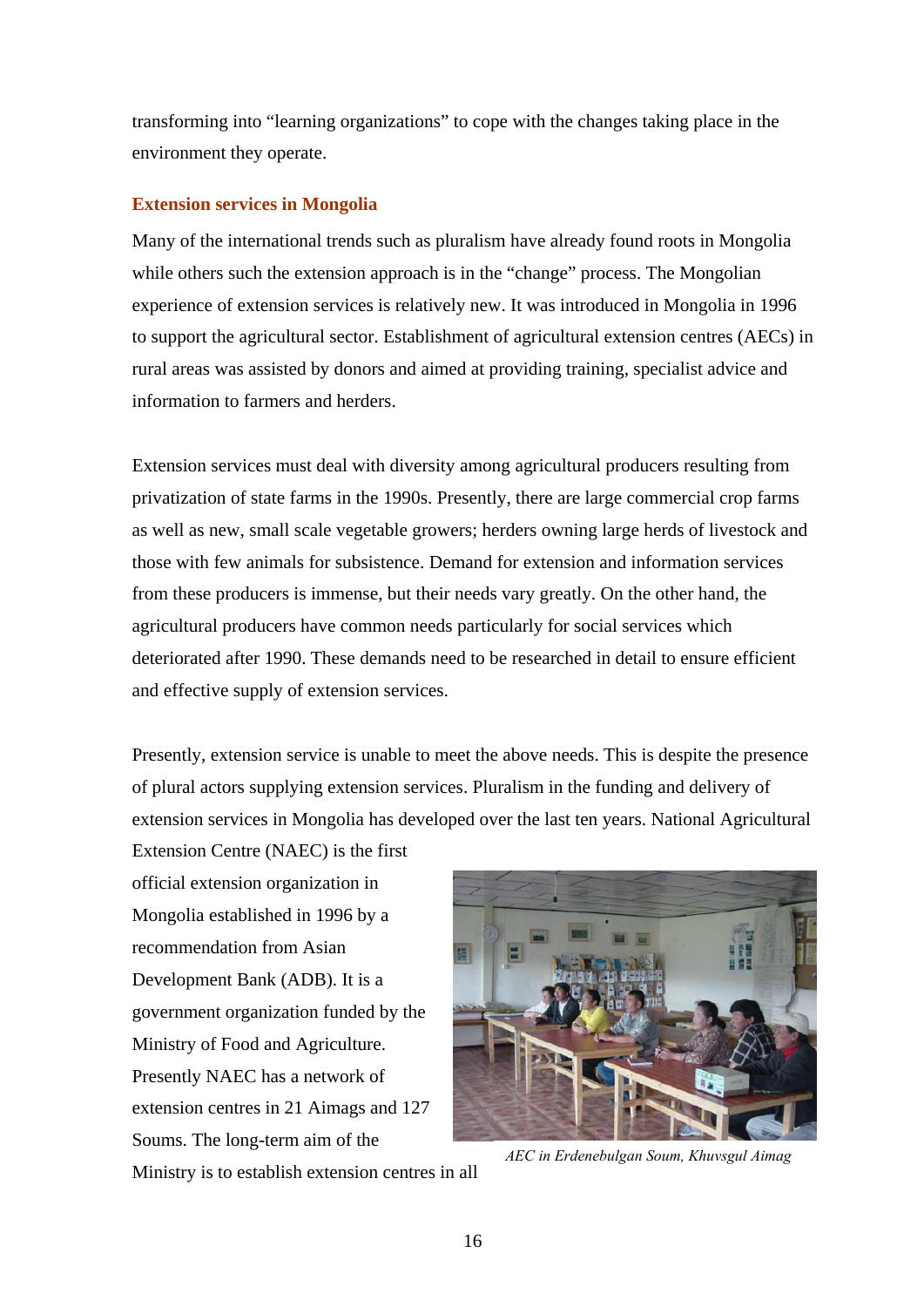Soums (MFA, 2003). Several of the Aimag level extension centres were established by NAEC and others with assistance from international donor organizations such as the EU-Tacis programme, ADB and IFAD *(Figure 3)*.



#### *Figure 3***: Network of agricultural extension centres in Mongolia**

Source: *Buyandelger, 2004b* 

NAEC serves as an "umbrella" organization for directing and coordinating extension services in the country. However, assuming this role is difficult due to the differences in funding for the local extension centres, the extent of their accountability to NAEC, variations in their legal status and quality of the services. Donor projects fund the majority of the training and extension activities which are delivered free of charge for farmers and other beneficiaries. This creates a top-down flow of information which can be justified by the reforms in agriculture and establishment of AECs as a disaster relief action. On the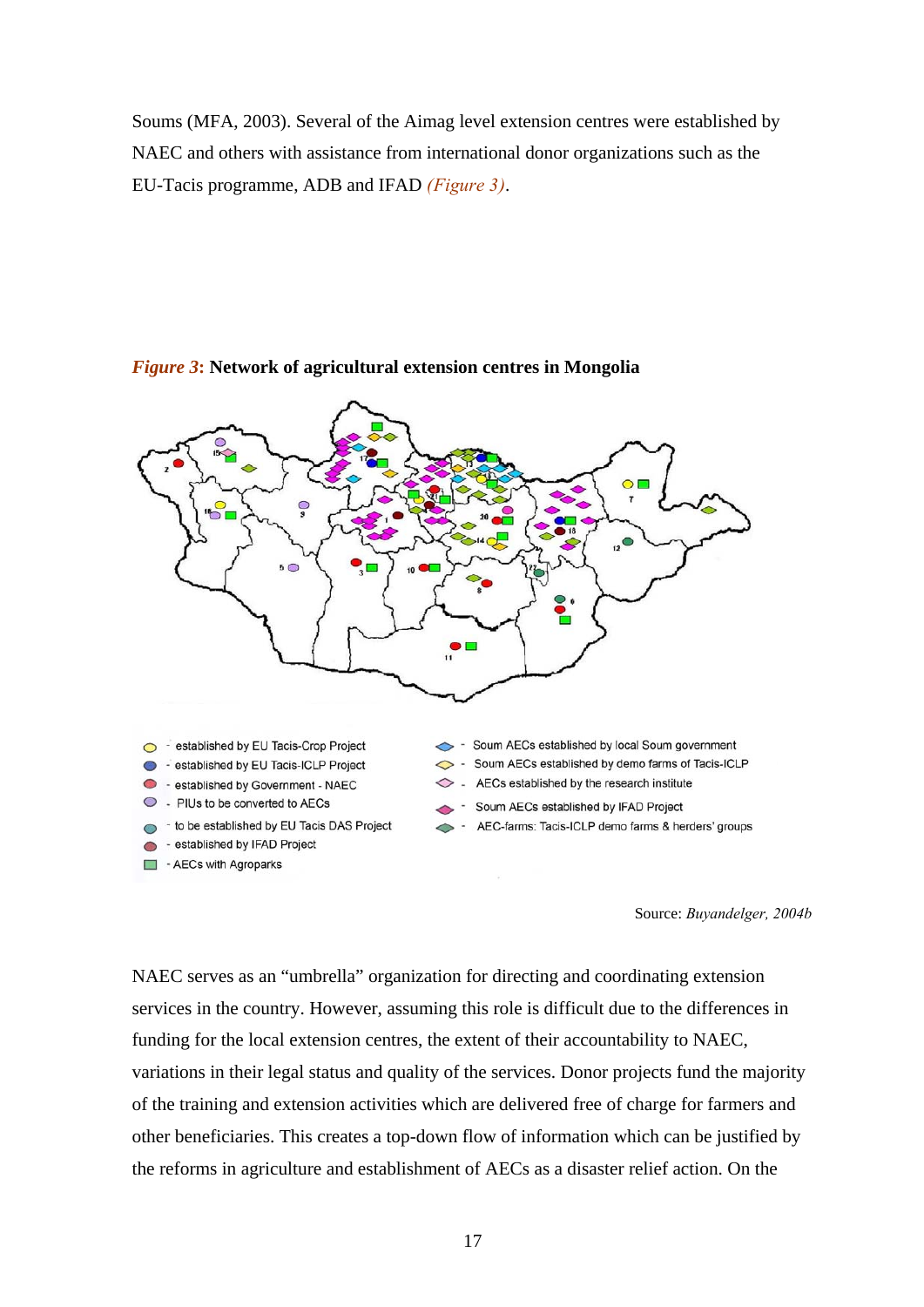other hand, local extension centres are already adopting demand-driven approaches to ensure their self-sustainability in the future. For example, AECs funded by Tacis-ICLP offer services such as writing business plans, leasing agricultural equipment and photocopying for a fee. Farmers become willing to pay for these services and useful training courses provided that the quality meets their needs (Buyandelger, 2004b)*. Table 3* gives an overview of the present extension approach in Mongolia.

However, the top-down structure in agricultural extension services in Mongolia raises critical issues of efficiency and effectiveness. Training courses are usually one-off events where experts come from Ulaanbaatar and which results in the lack of follow-up and continuity at local level. Programmes delivered by various projects have overlapped in timing, place and subject matter (*ibid.*). Impacts of radio and television programmes to support extension services are not assessed because donors evaluate their performance against their plans and not against the results achieved as for example in the case of IFAD's Rural Poverty Reduction Programme (MFA, 2005).

| <b>Dimension</b>                                  |                        | << | $\lt$          | $\leftrightarrow$ | $\geq$ | $\gg$ |                        |
|---------------------------------------------------|------------------------|----|----------------|-------------------|--------|-------|------------------------|
| Enterprise                                        | single<br>commodity    |    |                |                   |        | X     | whole<br>livelihood    |
| Clientele                                         | target<br>category     |    |                |                   |        | X     | all<br>households      |
| Means of influence                                | enforcement            |    |                | X                 |        |       | problem<br>solving     |
| Objectives                                        | technology<br>transfer |    | X              |                   |        |       | organization           |
| Scale of decision                                 | individual             |    | X              |                   |        |       | group/<br>community    |
| Scope of service                                  | information            |    |                | X                 |        |       | and material<br>inputs |
| Payment                                           | clients pay            |    |                | X                 |        |       | free to<br>clients     |
| Agency delivering the<br>service                  | Public                 |    |                | X                 |        |       | Private                |
| Flexibility of approach                           | Inflexible             |    | $\overline{X}$ |                   |        |       | Adaptable              |
| Skills deployed                                   | Soft                   |    |                |                   | X      |       | Hard                   |
| Cost                                              | Cheap                  |    |                |                   | X      |       | Expensive              |
| Sources of funds                                  | Public                 |    |                | X                 |        |       | Private                |
| Direction of information<br>flow                  | top-down               |    | X              |                   |        |       | bottom-up              |
| Source: Table adapted from Garforth et al (2003). |                        |    |                |                   |        |       |                        |

*Table3:* **Extension approach practiced by NAEC and local extension centres**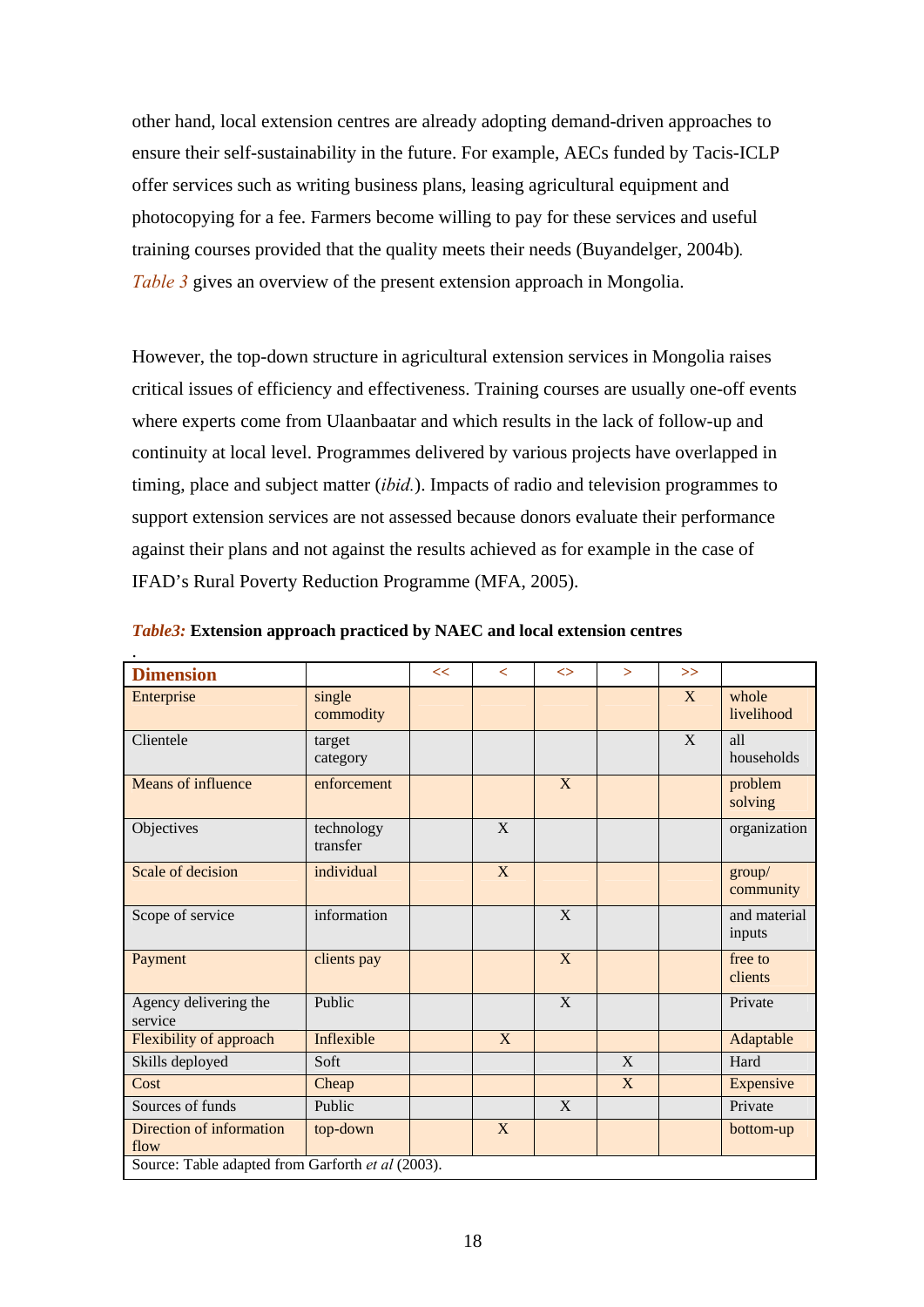Coordination of extension activities by the NAEC is also difficult due to the lack of local participation in the design of donor projects. At the implementation stage, projects are reluctant to adjust programmes in response to local proposals from NAEC or local extension centres which contributes to inefficiency. Thus there is a need to develop local capacity which would improve the effectiveness of extension programmes and support coordination among the stakeholders.

Presently, extension capacity in Mongolia is weak in terms of human resources, but relatively strong in terms of facilities and equipment. NAEC employs 12 full time staff and about 60 freelance advisors and scientists from different agricultural disciplines. In rural areas, each extension centre has a manager and 6-7 freelance local advisors making the total of approximately 120 technical advisors (MFA, 2003). Extension workers both at NAEC and at field level come from "hard" technical backgrounds: they are agronomists, livestock specialists, veterinarians, economists and engineers (Radnaaragchaa, 2002). The first field-level extension officers were trained with assistance from the University of Reading within two projects funded by EU Tacis programme from 1999-2001 and 2002- 2005 (Northridge, 2004). However, expansion of the extension network and recruitment of new personnel requires further training for current and future staff members. According to the recent training needs assessment conducted by FAO (2005) extension staff both at central and local levels lack basic knowledge on extension and need training on principles of adult education, extension approaches and methodologies, efficient use of multi-media supporting materials and management of extension programmes (planning, monitoring and evaluation). This also implies the need for training on "soft skills" which include communication skills, computer literacy and foreign languages. Extension workers in Mongolia have little opportunity to learn English, which limits their capacity to interact with non-Mongolian organizations and hinders their learning from international experiences. Mongolian State Agricultural University teaches extension as a part of its graduate programmes, but the teaching staff is few and teaching materials are in short supply (Northridge, 2004).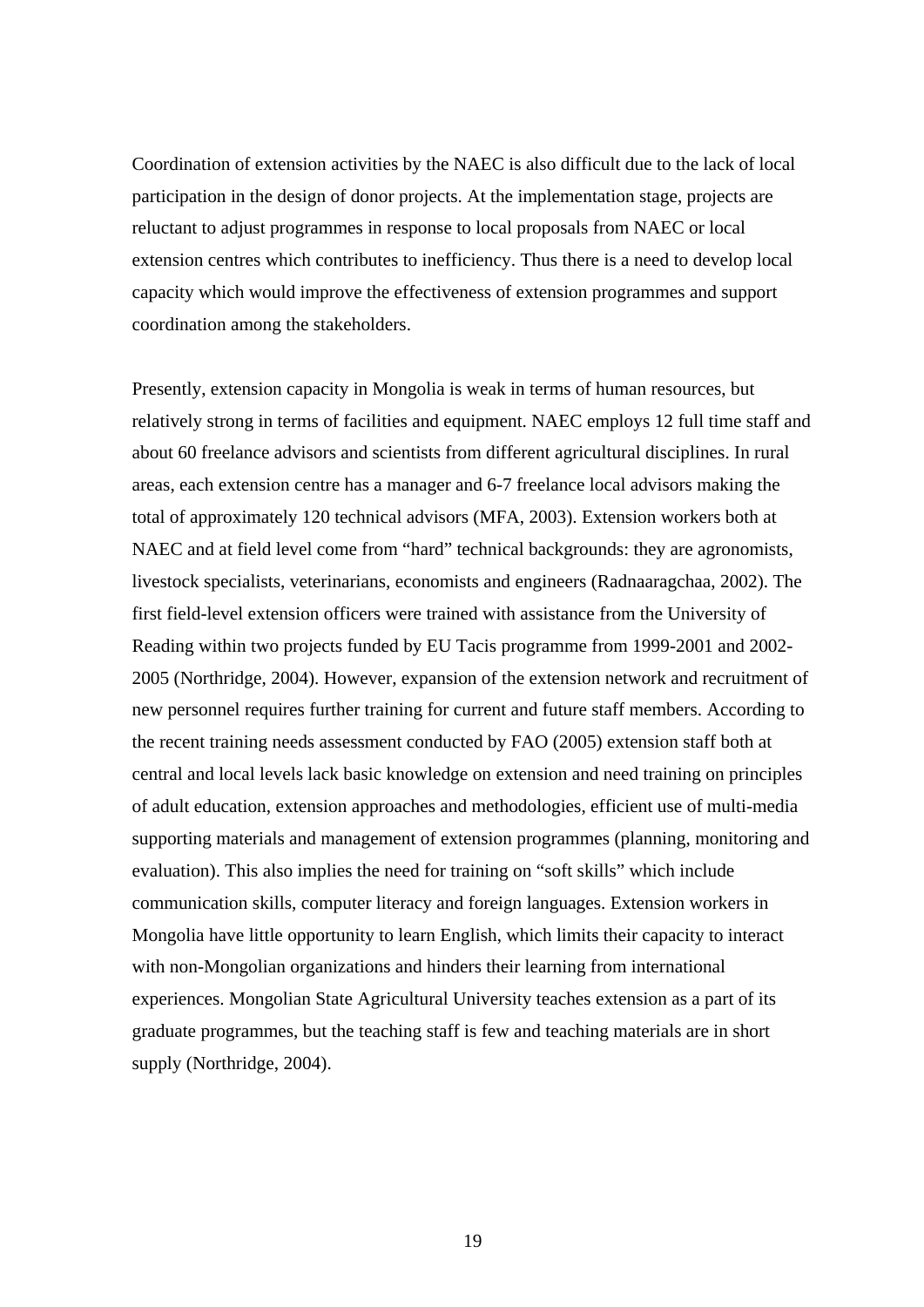

*"Mobile" AEC*

Donor assistance in developing extension services in Mongolia results in relatively well-equipped extension centres with modern communication facilities. Office equipment includes computers, internet connection, fax machines, telephones, printers and photocopying machines.

 In addition, some extension centres have land and dairy units for use in demonstration activities and also for generating income. Both farm and office equipment can be used for cost recovery (Buyandelger, 2004a). Seven extension centres have transport for providing "mobile services" to remote areas. The remaining extension centres provide services from the office and in the nearby fields (Radnaaragchaa, 2002). Despite the availability of facilities, extension managers are not able to make the best of their resources. For example, those who run farms spend most of their time on their land and little time is available for the actual extension work. Information sourcing and learning through the internet is *"Mobile" AEC*  constrained by the lack of English (Buyandelger, 2004a). Information dissemination is also limited due to the lack of the ICT expertise: the extension centres are unable to create their own websites and other local content for the wider public.

Weak local capacity and the inadequate use of resources undermine the effectiveness and threaten the sustainability of training and extension activities. The Tacis-ICLP project concluded that self-sustainability of the extension centres is not viable at present and that extension should be funded from public sources (Buyandelger, 2004a). Government funding can be justified under the recent trend agreed by the Ministry of Food and Agriculture and the donors that extension services should change the agricultural focus towards the wider meaning of "rural extension" (MFA, 2005). This means that Mongolian agricultural extension centres can develop as rural information and communication intermediaries. This role is appropriate for the extension centres as their network is presently the largest operational system in Mongolia to deliver information and training to rural citizens. Moreover, international trends in extension and advances in ICTs support this opportunity.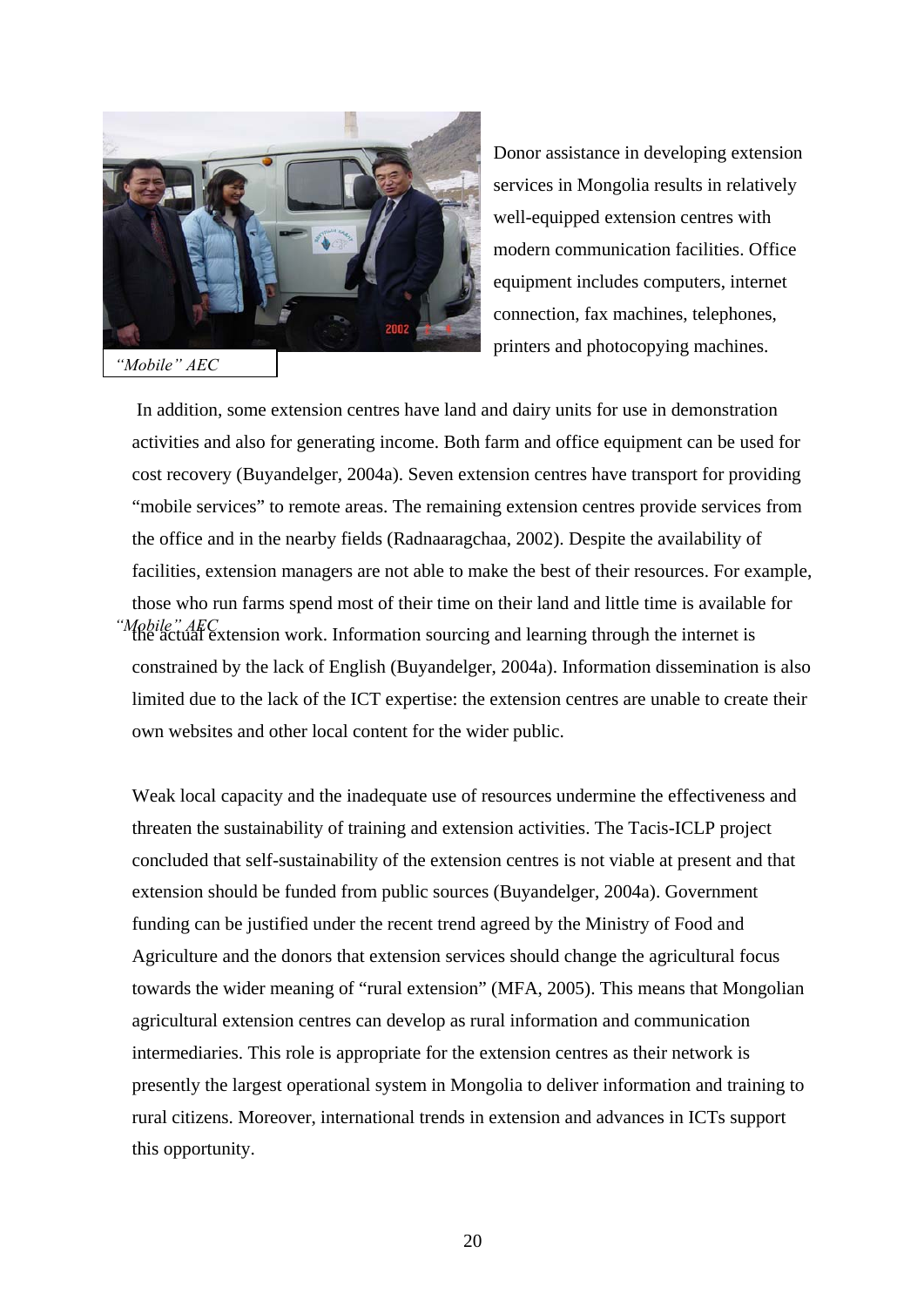#### **Extension as a rural information and communication intermediary**

The new role of rural information and communication intermediaries requires extension workers to gather and process information.actively In other words, extension organizations have to become active "seekers" of information and "translators" between the different information sources. Within their new role, extension officers can obtain information from the sources which are difficult to access and make it available for a wider use. This can contribute to building an "information society" aspired by the government. ICTs can greatly facilitate the process of storing, processing and accessing information as discussed earlier.

On the other hand, modern and traditional ICTs are already being used for rural development in Mongolia. Past experiences render a number of useful lessons and confirm that ICTs should be introduced to rural communities through intermediaries such as extension services.

One of the most progressive users of ICTs in rural Mongolia is the Gobi Initiative Project funded by USAID. The project's focus on developing rural business has resulted in "Market Watch" – multi-media price information and analysis services. The design and content of the programming are highly appreciated by the rural audience (MercyCorps, 2005). The commercial orientation of the project has created users who are willing to pay for the market information in the future (*ibid.*) therefore sustainability can be anticipated.

However, another two examples show that sustainability is difficult to achieve even if ICTs are successfully introduced for the rural population. The main reason for failure was the lack of funding as the users were not able to pay and cover the costs of operation after the projects had finished. "Learning for Life" funded by DANIDA took place in 11 Aimags from 1997 to 2001 providing opportunities for non-formal and distance education for youth and adults. The follow-up evaluation study (UNESCO, 2003) revealed the success of the educational and health programmes. However, the network of learning centres established by the project had collapsed by 2003 due to the lack of funding.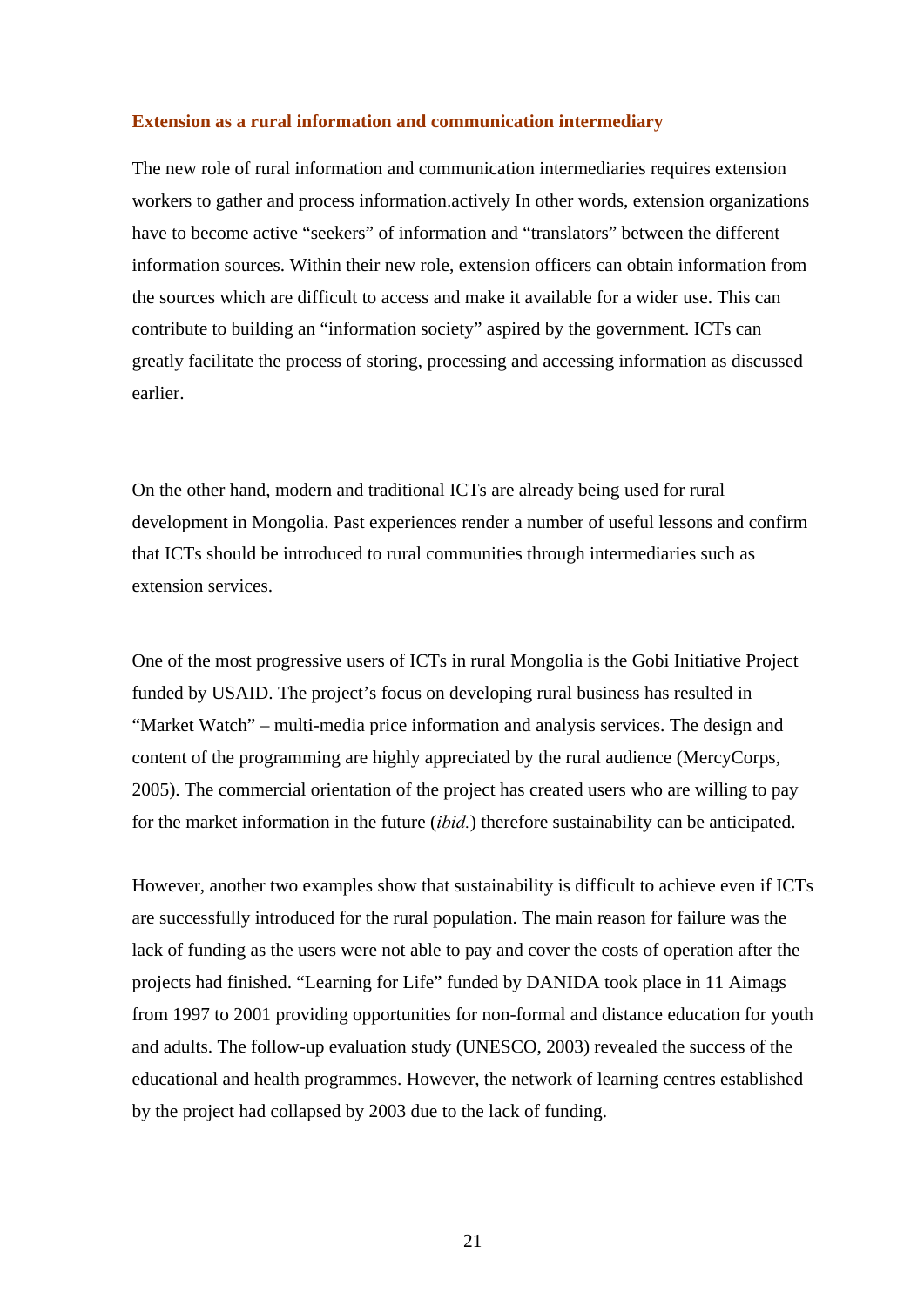The second project established Community Information Centres in nine Aimags to improve communication and information exchange between citizens and local governments. The centres were set up in 1998 with funding from UNDP and Mongolian Forum for Open Society (MFOS). The MFOS funded the centres within their project called Cyber Aimag, which connected the local library, schools, the justice department and the radio station through internet. However, as the users have not been able to pay for the services only one out of the nine centres continued its operations when the MFOS funding stopped in 2004 (Johnson *et al*, 2005).

Therefore, sustainability is a crucial concern in applying ICTs for rural areas. The government's plans to use ICTs for building an "information society" need careful investment decisions based on the review of the constraints and opportunities. It can be summarized that the extension networks in Mongolia have sufficient facilities to become rural information and communication intermediaries, but the staff skill level and the organizational capacity need improvement. In order to become rural information and communication intermediaries, extension centres need to improve the use of available ICTs and learn new skills. Extension workers together with assistance-providers will need to research local audiences and carefully design communication strategies to achieve maximum results.

It is, however, acknowledged that extension cannot serve as the only channel of information flow in rural areas. As markets develop or as information becomes more available, there will be a greater need for specialised information; therefore, pluralism in the delivery of information might become more suitable in the Mongolian context in the longer run. However, the effective and efficient solution in the short and medium term might be developing extension services in their new role for rural development.

#### **DISCUSSION**

It has been argued that the effect of isolation in rural development in Mongolia has been different before and after 1990. Inequalities between rural and urban areas have grown after the transition to market economy in 1990 in comparison with the previous socialist period. Under market economy conditions poverty, environmental degradation and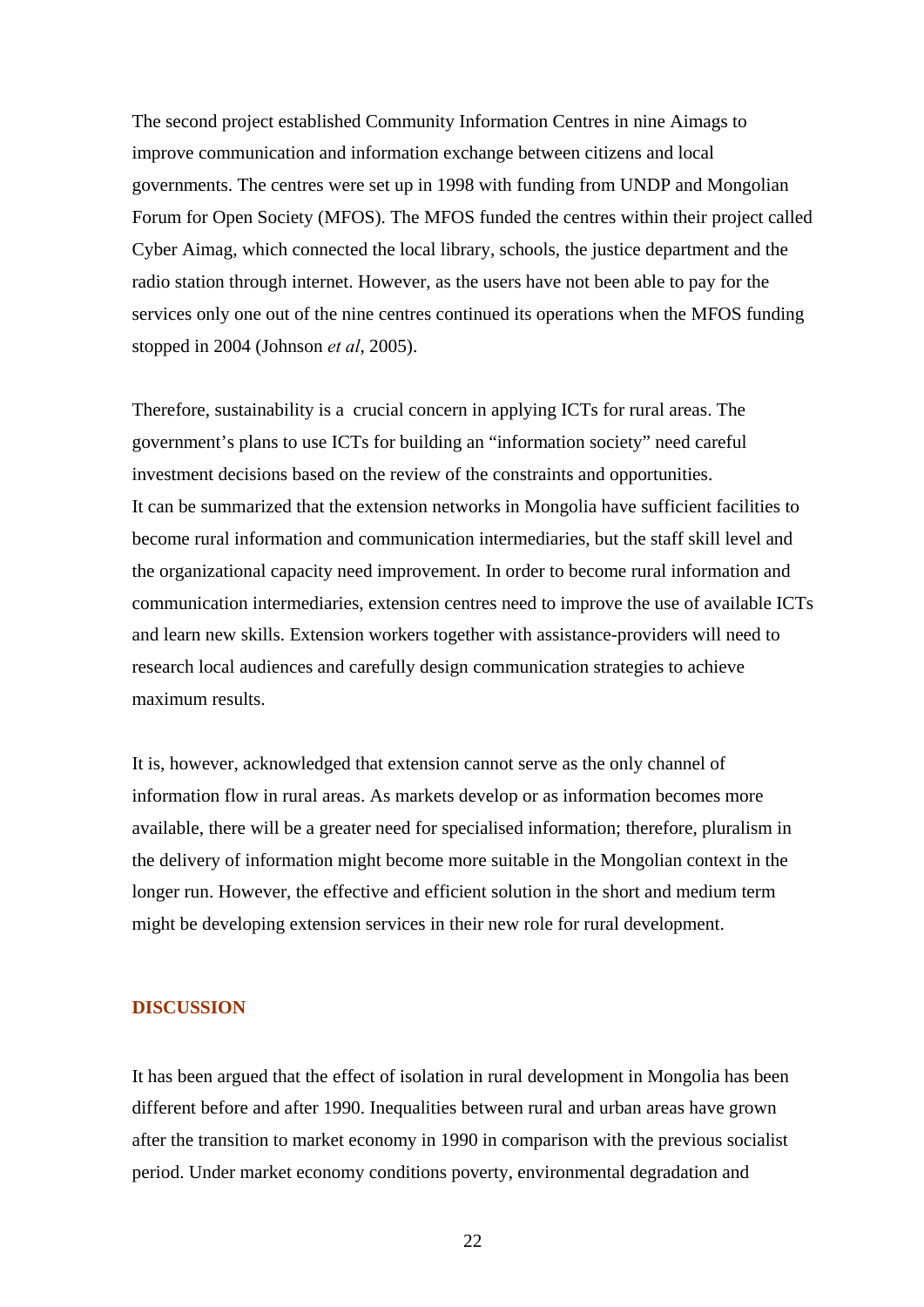declining productivity in agriculture have become major problems for rural livelihoods. Moreover the rural population is in critical need for improved information and communication systems to overcome political and economic isolation. Modern technologies such as mobile telephony and internet offer a number of solutions to the problems. Experiences from applying these technologies for development have shown that they are best introduced to rural areas through intermediaries. These would be organizations that can function as "bridges" between local communities and external knowledge and information systems. That agricultural extension services could become such an intermediary in the context of Mongolia is proposed, though there are problems, as discussed below.

#### **Capacity building**

Future efforts for providing information in rural Mongolia should aim at building local capacity to ensure effectiveness and sustainability of information provision activities. Presently, much of the investment into providing information in rural Mongolia is made with donor assistance. This has proved ineffective.. As noted by Korten (1980), public donors experience high pressure for quick results and therefore tend to invest in capital and technology intensive projects rather than in building institutional capacity. This explains the past projects in Mongolia heavily investing in ICT hardware, but little in building human capacity to exploit it. The view suggested herein is to build capacity in extension services despite the fact that resources will be needed over a long period with interim results that are difficult to measure. This may contradict the interests of ongoing projects. On the other hand, planning a new project based entirely on communication-based solutions for development problems is prone to failures due to wrong assumptions, poor design or implementation and lack of political support (Hornik, 1988). In this context, capacity in extension organizations can be developed through a "learning process" approach which can be a "gain-gain" situation for the stakeholders involved. It can meet the information needs of the rural population, suit the capacities of the extension services and help the assistance-providers achieve their objectives. This approach developed by Korten (1980) versus the blueprint design projects has the advantages of succeeding when solutions to the problem are not straightforward; it provides flexibility and adaptation to changing circumstances; allows consideration of local solutions and ensures "sustained action" over a long period. This way of delivering assistance enables the development of "learning organizations" which embrace error and link the new knowledge to action and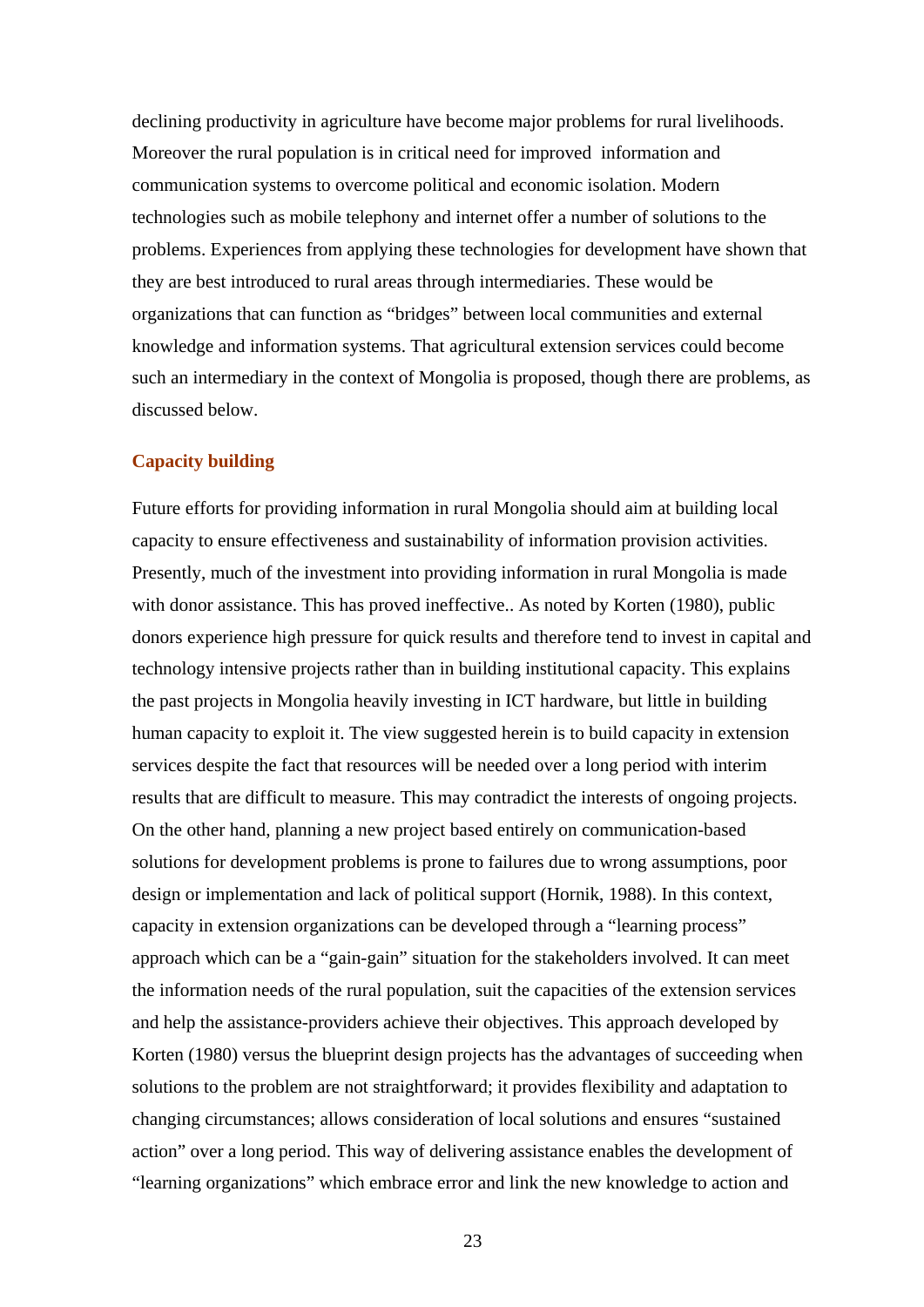this is where the new extension services are striving to arrive. Thus "learning process" approach seems to offer a better fit for harnessing ICTs into development efforts and a small-scale piloting can be a starting point for implementing this approach.

#### **Funding**

The most critical consideration in the overall challenge of isolation and the lack of information in rural Mongolia is funding. One option would be to channel the aid intended for improving rural areas' access to information through agricultural extension centres. The basic idea for this opportunity was raised during the workshop on the long term development of extension services in Mongolia held in September 2004 (Tacis-ICLP, 2004). This approach can provide harmonization and sustainability of project outcomes in areas of non-formal adult education, basic health advice and information, poverty alleviation, environmental awareness raising and empowerment of rural communities. Agricultural extension centres at the Aimag and especially Soum level can become the points of contact for farmers and herders where, for example, they can meet a variety of experts to discuss business or legal issues and also pick-up a brochure on nutrition for the family rather than going for it to a medical centre.

This approach provides a workable solution in view of the small and dispersed populations in rural Mongolia. In this case, projects can coordinate with local extension managers on the timing, subject matter and methodology of training when planning a training programme in their particular locality. NAEC, in turn, would provide regular in-service training for local extension managers on coordination and facilitation skills. Extension managers will have the opportunity to strengthen their social networks through employing local experts in short term consultancy for projects. This system can provide continuous learning and local capacity building. Hiring capable experts locally would enable donors fulfil their tasks with greater effectiveness and efficiency resulting, for example, from savings on travel costs of bringing experts from Ulaanbaatar.

Another opportunity of funding might come from the government resources especially from those planned for development of ICTs. The master plan "ICT Vision-2010" foresees provision of computers to schools, hospitals and government offices and support to business entities for using ICTs. Telemedicine and distance learning are being developed; however the efforts seem to lack linkages with the agricultural extension services. The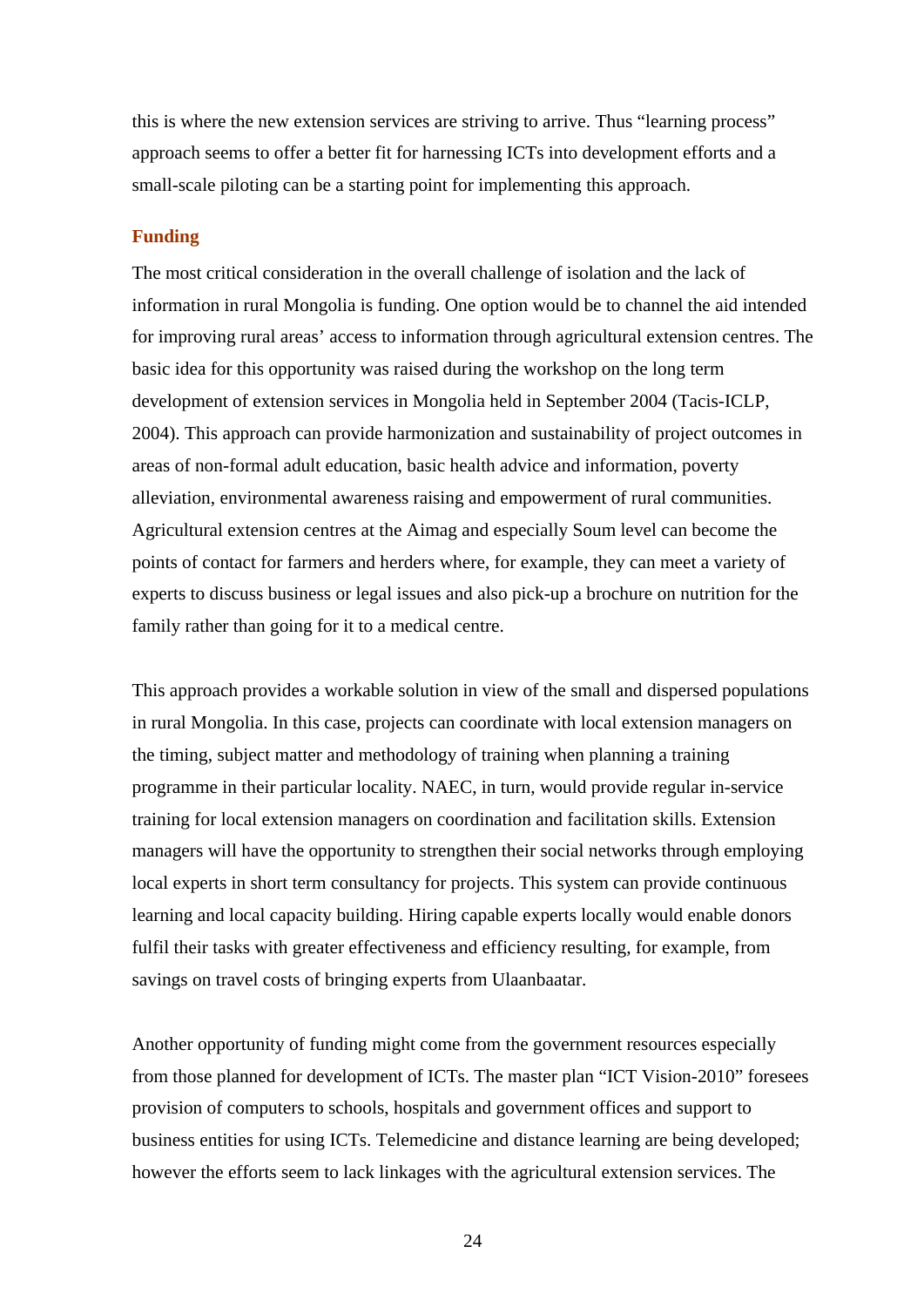limitation here is that the plans concentrate on delivery of hardware (equipment and infrastructure) aiming at computer literacy for all (Ariunaa, 2003; Enkhjargal and Batjargal, 2004), but few details are available on how it will be achieved for rural adults. Therefore, agricultural extension services need greater national support for delivering information and training for rural populations.

#### **Sustainability**

The funding and the legal status of the agricultural extension centres can affect the sustainability of activities. The review of the current situation of extension centres in Section 4 showed uncertainty in the future of the local extension centres. As full costrecovery is not possible at present income levels of rural producers, extension centres are highly dependent on external funding for their operations. Once donor assistance finishes and if government will not provide further support, many of them are in danger of closing down as have other rural information centres. Private extension centres bear especially high risks as their customers are unable to pay for the services and external funding is difficult to obtain under current arrangements. This situation threatens the existence of many extension centres which have already absorbed considerable investment. On the other hand, extension centres constitute the most extensive network of rural information centres presently available in Mongolia therefore their capacity to serve as intermediaries for ICT penetration should be utilized for greater efficiency.

#### **CONCLUSIONS**

Isolation is critically affecting rural communities in Mongolia. It is difficult to change the geographic and social isolation which is inherent in the country's large territory and a small population. However, the organization of political and economic systems needs careful consideration of equity and sustainability of investments. Urban and rural disparities have increased after the country's transition to market economy in 1990. The majority of the rural population have become poor and lack information and knowledge to improve their livelihoods. They find it difficult to fully participate in the political and economic life of the country without regular provision of knowledge and information. This situation undermines the overall socio-economic development of Mongolia. The "information hunger" is one of the priority needs to be addressed. ICTs are an important opportunity for overcoming isolation and the lack of information. However, providing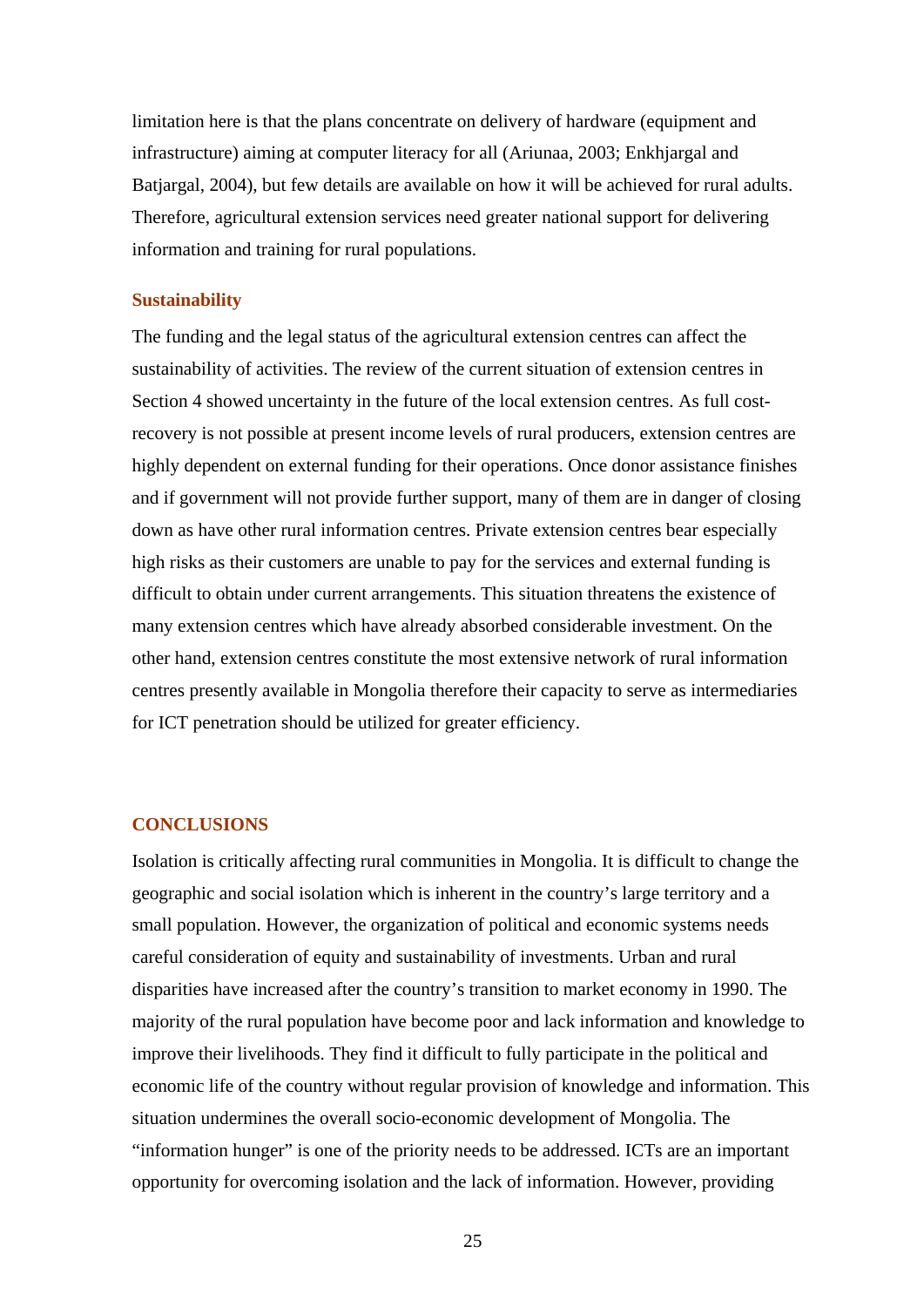direct access for rural communities is not a sustainable option as the rural poor cannot afford the internet and other communication costs. Therefore, ICTs should be utilized through an intermediary such as agricultural extension services which will connect each particular locality with the external knowledge and information systems. However, the extension capacity needs to be improved to harness the benefits of ICTs; for example, staff need training on communication and the use of media for development purposes. Funding remains to be a critical issue. It is suggested that channelling the aid intended for improving rural areas' access to information through agricultural extension centres. In this way, local extension centres can be the information and communication intermediaries representing their respective areas when cooperating with external organizations. Successful incorporation of ICTs in extension will allow the following improvements in the delivery of the services:

- Extension centres become rural information and communication intermediaries;
- Information in health, education and environment sectors is integrated;
- A shift is made from sectoral approach to territorial approach.

Thus, extension services can become "learning organizations" in the process of introducing ICTs for rural communities. They can create demand for local media and build up sustainable information and communication networks. With development of markets and higher teledensity and access to internet in rural areas, a greater variety of deliverers of information and training can be foreseen. In the shorter term, extension services can play a significant role in reducing isolation in Mongolia but it must be a broader national effort.

#### **ACKNOWLEDGEMENTS**

I would like to thank my lecturers Dr. Chris Garforth, John Northridge, Derek Shepherd and Dr. Chittur Srinivasan for the insights that have contributed to this paper. Special thanks are for Dr. Chris Garforth for the patience, encouragement and motivation he provided as a director of my study programme and a supervisor for the dissertation.

In Mongolia, the following people kindly gave their time and provided invaluable assistance in obtaining data and information: Malcolm Hazelman from FAO, B.Uranchimeg from UNDP Mongolia, I.Chuluunkhuu from the Ministry of Social Welfare and Labour and "Agriculture Tomorrow" newspaper and D. Bat-Erdene from the Ministry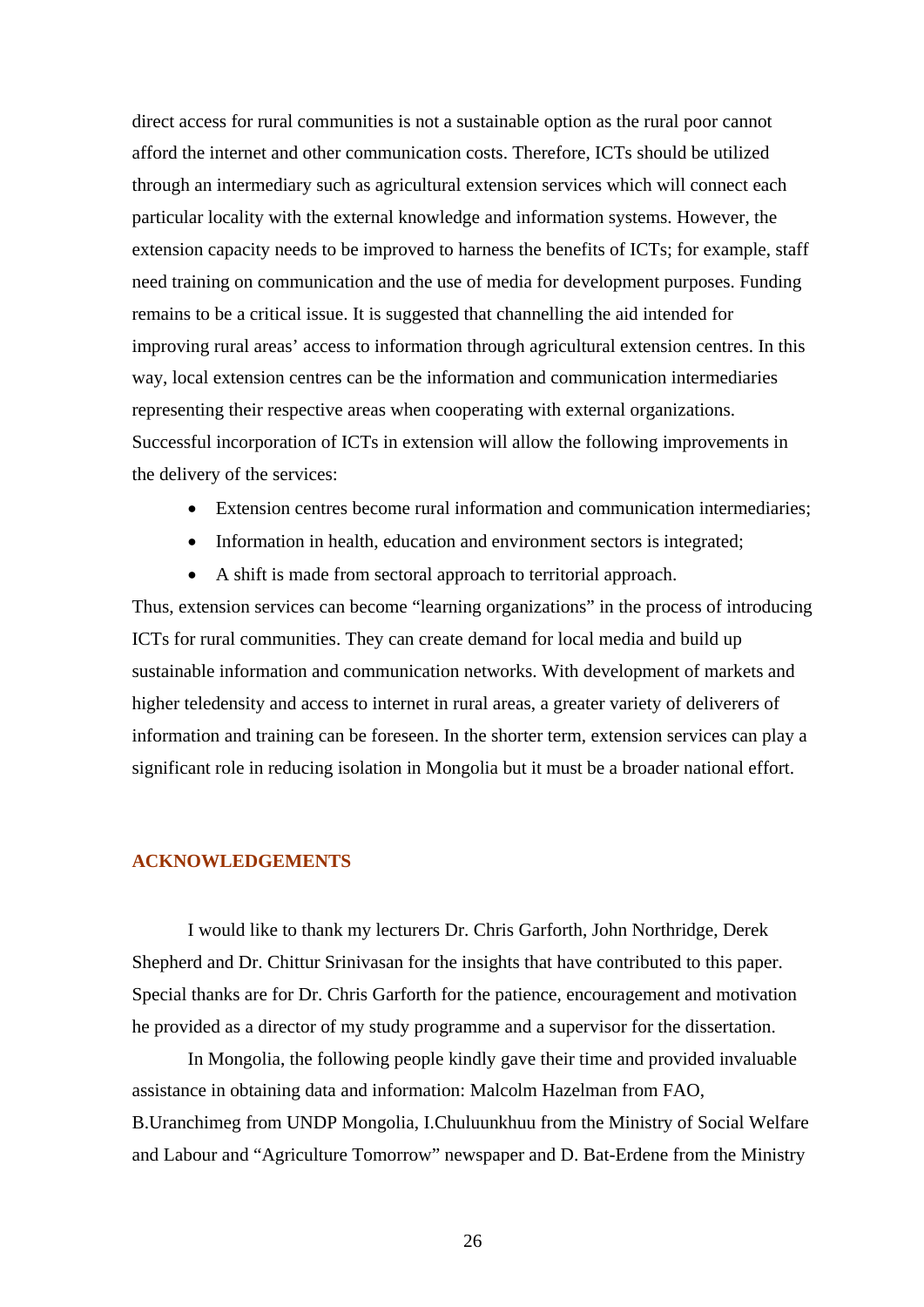of Food and Agriculture. I am grateful to my husband Bayartulga Lkhagvasuren for the physical delivery of the documents from Mongolia and the moral support he gave throughout my study.

I am deeply thankful to the Rotary Foundation for the award of the Rotary Ambassadorial Scholarship, and the International and Rural Development Department, University of Reading, headed by Dr. Howard Jones, for the financial support which enabled this study. Special thanks are for the Geography Department of the University of Reading and editor Dr. Antoinette Mannion for publishing the findings of the study.

#### **REFERENCES**

Ariunaa, L (2003) *Information and Communication Technology Policy in Mongolia.*  Research on ICT Policy in Mongolia. Mongolian Foundation for Open Society. [online] Accessed (25/07/2006) at <http://satjournal.tcom.ohiou.edu/pdf/issue05/ariunaa.pdf>

Bayasgalan (n.d.) *Surfing the Internet from a 'Ger'?* IT4DEV [online]. Accessed (29/5/2006) at [http://www.it4dev.net/media\\_articles/mongolia.htm](http://www.it4dev.net/media_articles/mongolia.htm)

Burger, T (2004) *LITS: Tracking Botswana's livestock using radio waves.* ICT Update. Issue no. 15 of January 2004. Accessed (22/04/2006) at <http://ictupdate.cta.int/index.php/article/view/275>

Buyandelger, T (2004a). *A final report on AEC activities between 2002-2004 within Tacis-ICLP project framework.* Ulaanbaatar. EU-Tacis ICLP Project.

Buyandelger, T (2004b) *Summary of extension activities implemented by EU-Tacis Projects on "Crop Development" and "Integrated Crop and Livestock Production" from 1999-2004.* PowerPoint presentation for Workshop on "Long Term Development of Agricultural Extension Services in Mongolia" held in September 2004 in Ulaanbaatar, Mongolia. EU-Tacis ICLP.

Chambers, R (1983*) Rural Development: Putting the Last First.* London. Lagos. New York. Longman.

Chapman, R, Blench, R, Kranjac-Berisavljevic, G and Zakariah, A B T (2003) "Rural radio in agricultural extension: The example of vernacular radio programmes on soil and water conservation in Northern Ghana"*. Agren*. Network paper no. 127. ODI

Christoplos, I (1996) "Poverty, Pluralism and Extension Practice." *Gatekeeper series.* No.SA64. London. International Institute for Environment and Development (IIED) Available on the IIED website at*:* <http://www.iied.org/docs/gatekeep/GK64.pdf>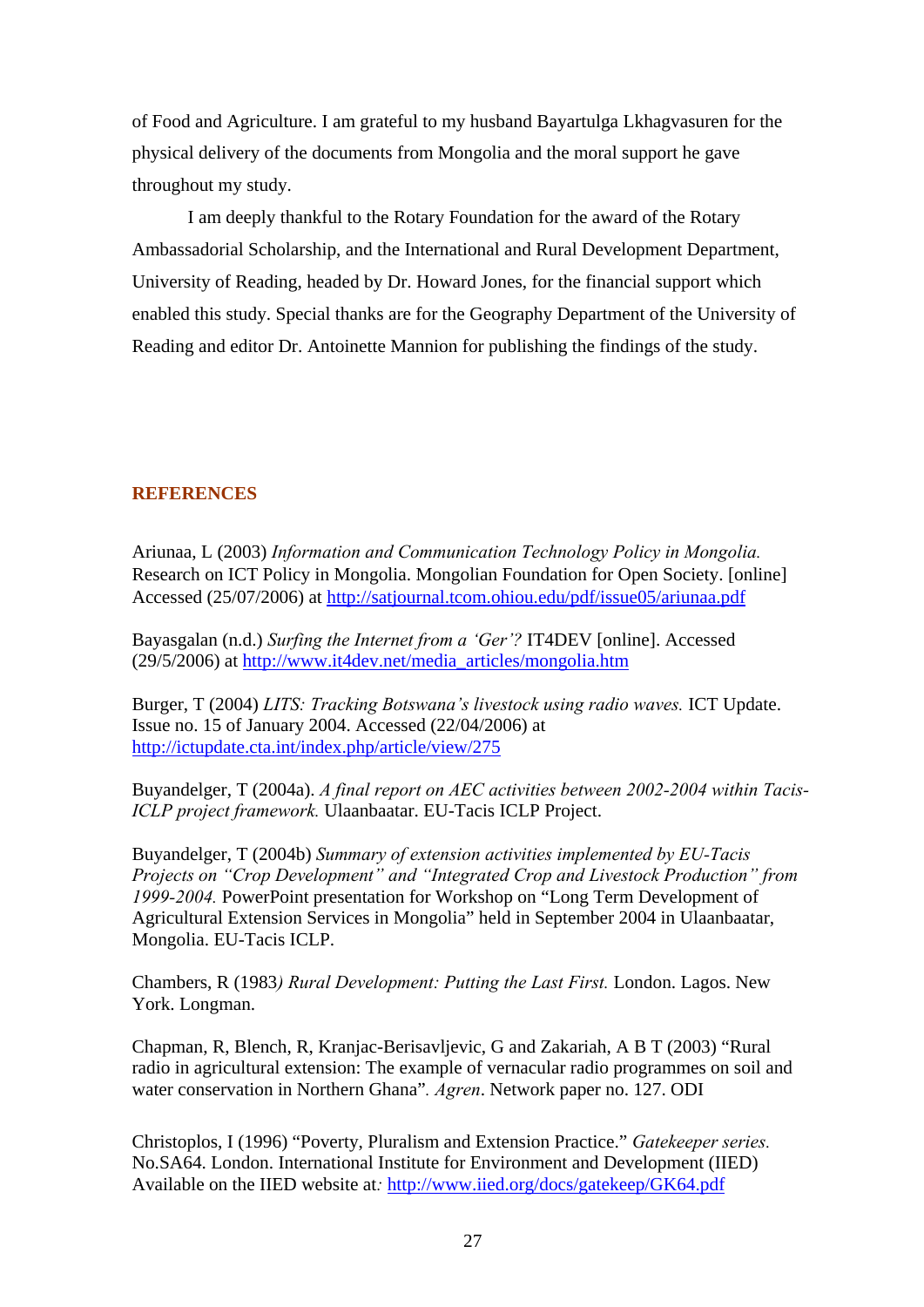CTA (2003) *ICTs-transforming agricultural extension?* CTA's ICT Observatory Agricultural and Rural Development Workshop held in the Netherlands in September 2003. Accessed (1/05/2006) at <http://www.cta.int/observatory2003/documents.htm>

Enkhjargal, S and Batjargal, A (2004) *Information Technology in Mongolia for the year 2004.* [online] Accessed (25/07/2006) at [www.unescap.org/icstd/events/WSIS\\_2nd\\_Phase/docs/Papers/](http://www.unescap.org/icstd/events/WSIS_2nd_Phase/docs/Papers/MONGOLIA.doc)**MONGOLIA**.doc ?????

ERP (2006) *Survey Report on Improving Citizens' Environmental Knowledge through Media.* Ulaanbaatar. Environmental Reforms Project. World Bank. Ministry of Nature and Environment. Press Institute. [online] Accessed (03/08/2006) at <http://www.pressinst.org.mn/bos.pdf>

FAO (2005) *Training needs assessment survey. Data tabulation and analysis.* Ulaanbaatar. Unpublished. Resourced from FAO Project on "Strengthening the training and information capacity of the Agricultural Extension Services for agriculture and rural development in Mongolia" in Ulaanbaatar, Mongolia

Garforth, C and Norrish, P (2002) *Introduction to "Listening and sharing: making knowledge and information work for development".* Given as a class handout for module on "Communication for development processes". IRDD. The University of Reading.

Garforth, C, Angell, B, Archer, J, and Green, K (2003) "Improving access to advice for land managers: lessons learnt from case studies in developed countries"*. Agren*. Network paper no. 125. ODI. ISBN 085003 638 0.

GOM (2004a) *Millennium Development Goals: National Report on the Status of Implementation in Mongolia.* Ulaanbaatar. The Office of the President and Ministry of Foreign Affairs of Mongolia. Accessed (29/05/2006) at [http://mirror.undp.org/mongolia/publications/NMDGR\\_Mongolia\\_eng.pdf](http://mirror.undp.org/mongolia/publications/NMDGR_Mongolia_eng.pdf)

GoM (2004b) *"Монгол Улсын мэдээлэл, холбооны салбарын бодлого, зохицуулалтын өнөөгийн байдал, цаашдын хөгжлийн үзэл баримтлал /концепц/".* [Current status of policy and regulation in information and communication sector of Mongolia and concepts for future development] Ulaanbaatar. Ministry of Infrastructure.

Green, V (2003) *Production of agricultural videos.* Prepared for "ICTs –transforming agricultural extension?" CTA's ICT Observatory for ACP Agricultural and Rural Development Workshop held in the Netherlands in September 2003. Accessed (1/05/2006) at [http://www.cta.int/observatory2003/case\\_studies/Case\\_study\\_Samoa.pdf](http://www.cta.int/observatory2003/case_studies/Case_study_Samoa.pdf)

Hornik, R C (1988) *Development Communication: Information, Agriculture, and Nutrition in the Third World.* New York. London. Longman.

IAALD (2006a) *Agricultural information of Papua New Guinea accessible though shared system.* International Association of Agricultural Information Specialists. [online] Accessed (28/03/2006) at [http://iaald.blogspot.com/2006/02/agricultural-information-of](http://iaald.blogspot.com/2006/02/agricultural-information-of-papua-new.html)[papua-new.html](http://iaald.blogspot.com/2006/02/agricultural-information-of-papua-new.html)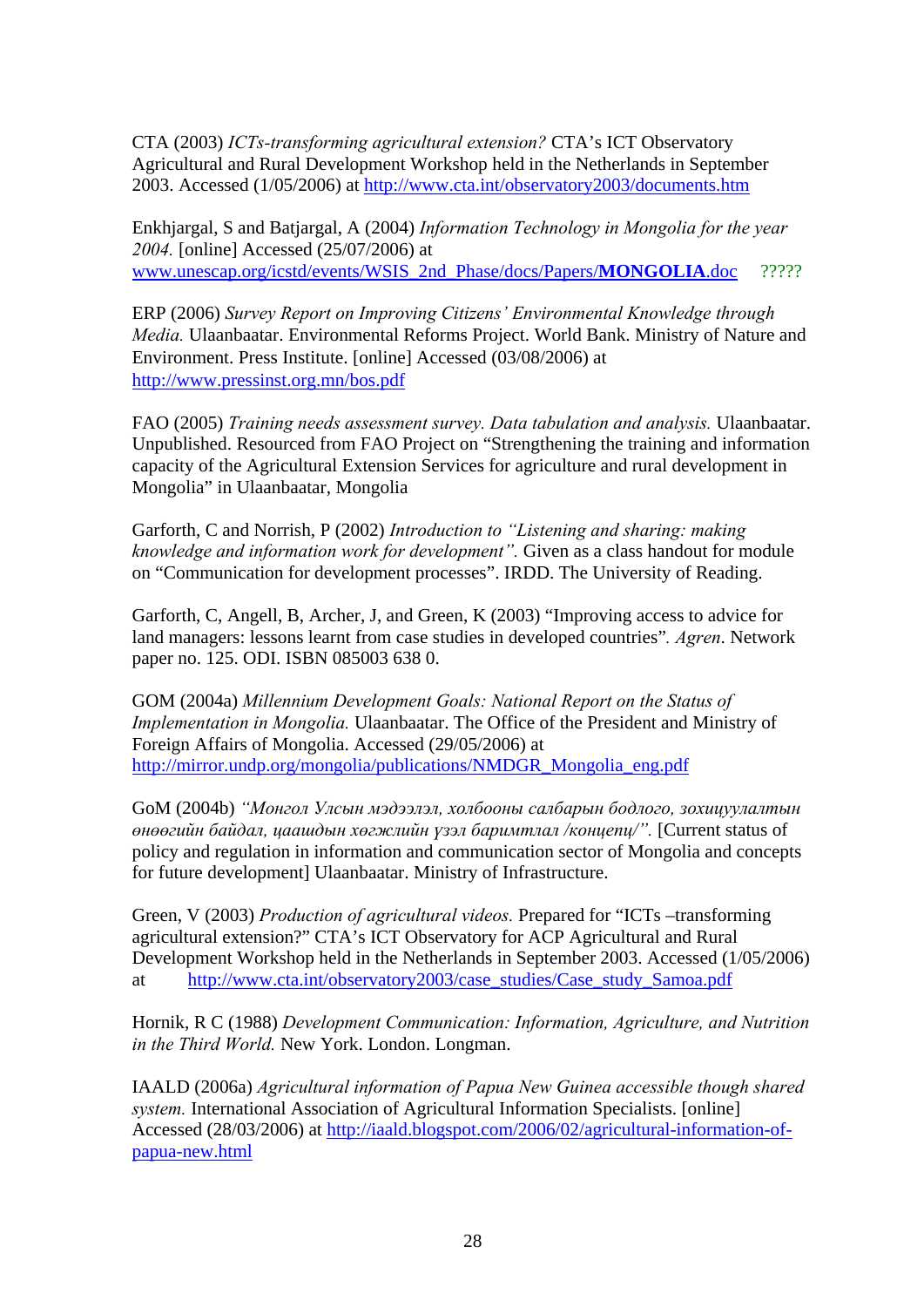IAALD (2006b) *Filipino farmers to access agricultural information and technologies through SMS.* International Association of Agricultural Information Specialists. [online] Accessed (28/03/2006) at [http://iaald.blogspot.com/2006/03/filipino-farmers-to](http://iaald.blogspot.com/2006/03/filipino-farmers-to-access.html)[access.html](http://iaald.blogspot.com/2006/03/filipino-farmers-to-access.html)

ITU (1999) *Challenges to the Network. Internet for Development.* Executive Summary. International Telecommunications Union. Accessed (29/01/2006) at [http://www.itu.int/ITU-D/ict/publications/inet/1999/chal\\_exsum.pdf](http://www.itu.int/ITU-D/ict/publications/inet/1999/chal_exsum.pdf)

Johnson, C A, Ariunaa, L and Britz, J J (2005) "Constructing the Pillars of a Knowledge Society: The Challenge of Providing Access to ICTs in Rural Mongolia." *Libri*, 2005. Vol. 55, Pp. 216-224.

Kenny, C (2002) *"*Information and communication technologies for direct poverty alleviation: Costs and benefits". *Development Policy Review 20 (2).* Vol. 20, No. 2, Pp. 141-157 (17).

Kiplang, J (2003) *Does agricultural extension have a new beginning because of ICTs? Reflections on experience from Sub-Saharan Africa.* Prepared for "ICTs – transforming agricultural extension?" CTA's ICT Observatory for ACP Agricultural and Rural Development Workshop held in the Netherlands in September 2003. Accessed (1/05/2006) at [http://www.cta.int/observatory2003/keynote\\_papers/Keynote\\_Africa.pdf](http://www.cta.int/observatory2003/keynote_papers/Keynote_Africa.pdf)

Korten, D (1980) *Community Organization and Rural Development: A Learning Process Approach.* Washington DC. A Ford Foundation Reprint from Public Administration Review.

Laureys, F (2006) *Overcoming rural infrastructure barriers.* Information for Development. Accessed (28/03/2006) at [http://www.i4donline.net/articles/current](http://www.i4donline.net/articles/current-article.asp?articleid=546&typ=Features)[article.asp?articleid=546&typ=Features](http://www.i4donline.net/articles/current-article.asp?articleid=546&typ=Features)

Leeuwis, C (2004) *Communication for Rural Innovation. Re-thinking Agricultural Extension.* 3rd Edition. Oxford. Blackwell.

Mathur, S (2003) *Using ICTs to eradicate the Carambola fruit fly.* ICT Update. Issue 11. May 2003. Accessed (22/04/2006) at <http://ictupdate.cta.int/index.php/article/view/195>

Mearns, R (2004) "Sustaining Livelihoods on Mongolia's Pastoral Commons: Insights from a Participatory Poverty Assessment". *Development and Change.* Vol. 35, No. 1, 2004. Pp. 107-139. [online] Accessed (22/07/2006) at <http://www.livelihoods.org/lessons/docs/Mongolia1.pdf>

Meera, S N, Jhamtani, A and Rao, DUM (2004) "Information and communication technology in agricultural development: A comparative analysis of three projects from India". *Agren*. Network Paper No. 135. ODI.

Melkote, S and Steeves, L H (2001) *Communication for development in the Third World : theory and practice for empowerment.* London. Sage.

MercyCorps (2005) *Annual Report on Activities – 2005.* MercyCorps Mongolia [online]. Accessed (18/06/06) at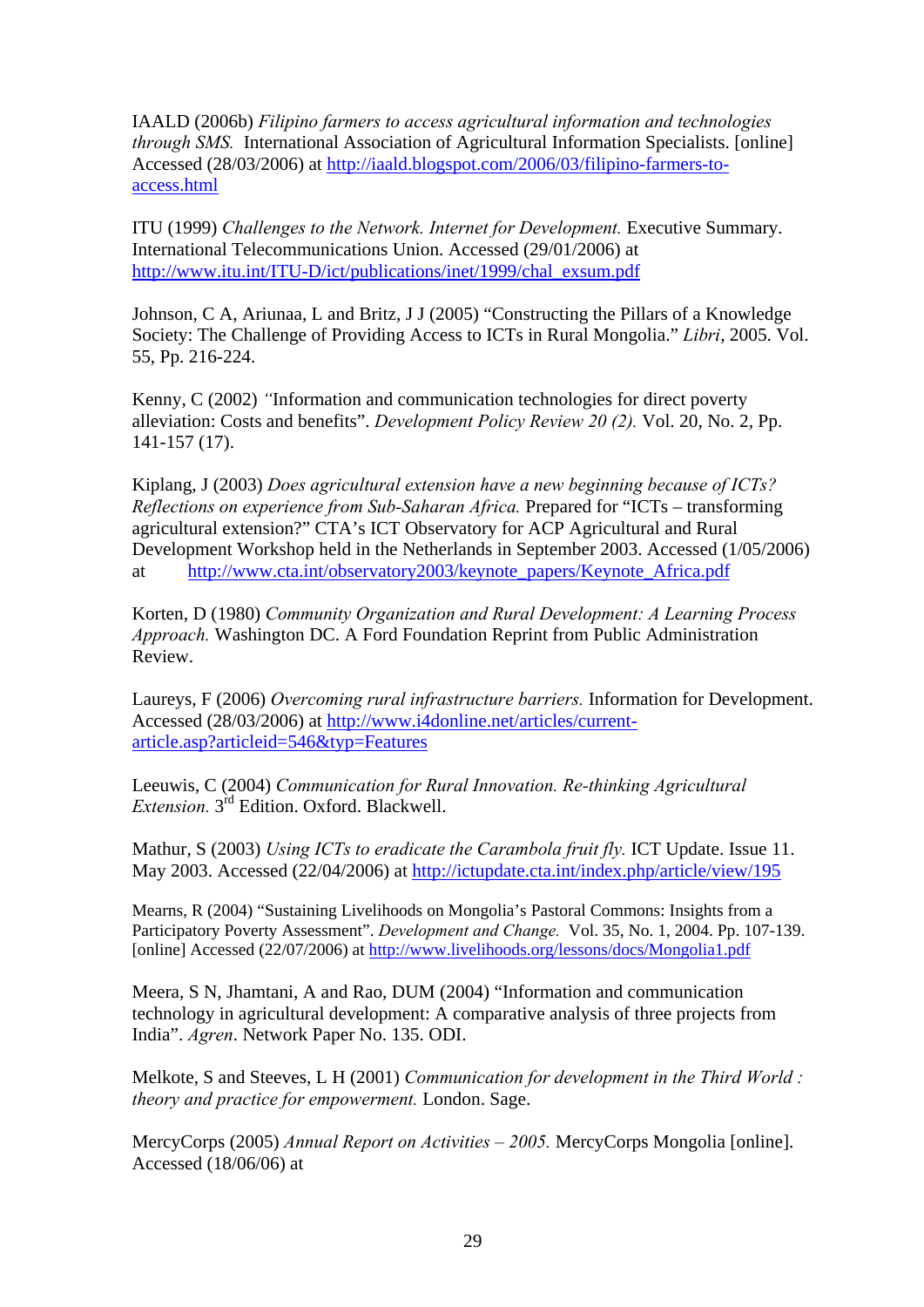[http://www.mercycorps.org.mn/documents/GoM%202005%20Activities%20Report\\_eng.d](http://www.mercycorps.org.mn/documents/GoM%202005%20Activities%20Report_eng.doc) [oc](http://www.mercycorps.org.mn/documents/GoM%202005%20Activities%20Report_eng.doc)

MFA (2003) *Mid-Term Development Program for Agricultural Extension Services.*  Ulaanbaatar. Unpublished. Resourced from Ministry of Food and Agriculture of Mongolia

MFA (2005) *Consultative meeting between the Ministry of Food and Agriculture and donors on "International Cooperation in the Food and Agriculture Sector and its Future Perspectives"* June 6-7, 2005. Ulaanbaatar. Ministry of Food and Agriculture.

MFE and UNDP (2004) *Малчдын хөрөнгийг эдийн засгийн эргэлтэнд оруулах арга замын үнэлгээ.* [Evaluation of the ways to put herders' assets into economic rotation] Ulaanbaatar. Ministry of Finance and Economy. UNDP. Poverty Research Unit.

MHDR (2004) *Human Development Report Mongolia 2003: Urban-rural disparities in Mongolia.* Ulaanbaatar. Government of Mongolia. UNDP.

Michiels, S. I. and van Crowder, L (2001) *Discovering the "Magic Box": Local appropriation of information and communication technologies (ICTs).* FAO. Accessed (30/04/2006) at [http://www.fao.org/sd/2001/KN0602a\\_en.htm](http://www.fao.org/sd/2001/KN0602a_en.htm)

Morris, E and Bruun, O (2005) *Promoting employment opportunities in rural Mongolia.*  Bangkok. International Labour Office. Subregional Office for East Asia.

Mulhall, A, and Garforth, C (eds.) (2000) *Equity implications of reforms in the financing and delivery of agricultural extension services.* Final Technical Report on research project R6470. The University of Reading, March 2000. Available on the IRD website at <http://www.rdg.ac.uk/IRDD/researchfiles/R6470FTR%20Final%20Version.doc>

Ninomiya, S. (2004) "Successful Information Technology (IT) for Agriculture and Rural Development." *Extension Bulletin*. No. 549. Ibaraki, Japan. Food and Fertilizer Technology Center.

Northridge, J (2004) *Report on the Short Term Consultancy: Agricultural Extension Training.* The University of Reading. EU-Tacis Integrated Crop and Livestock Production Project.

NSOM (2004) *Mongolian Statistical Yearbook- 2003.* Ulaanbaatar. National Statistical Office of Mongolia.

Oryokot, J (2003) *Provision of agricultural information and knowledge to farmers in Uganda under the National Agricultural Advisory Services: The role of ICTs.* A country case study prepared for "ICTs – transforming agricultural extension?" CTA's ICT Observatory for ACP Agricultural and Rural Development Workshop held in the Netherlands in September 2003. Accessed (1/05/2006) at [http://www.cta.int/observatory2003/case\\_studies/Case\\_study\\_Uganda.pdf](http://www.cta.int/observatory2003/case_studies/Case_study_Uganda.pdf)

Prakash, K S (2003) *A country case study: Fiji.* Prepared for "ICTs – transforming agricultural extension?" CTA's ICT Observatory for ACP Agricultural and Rural